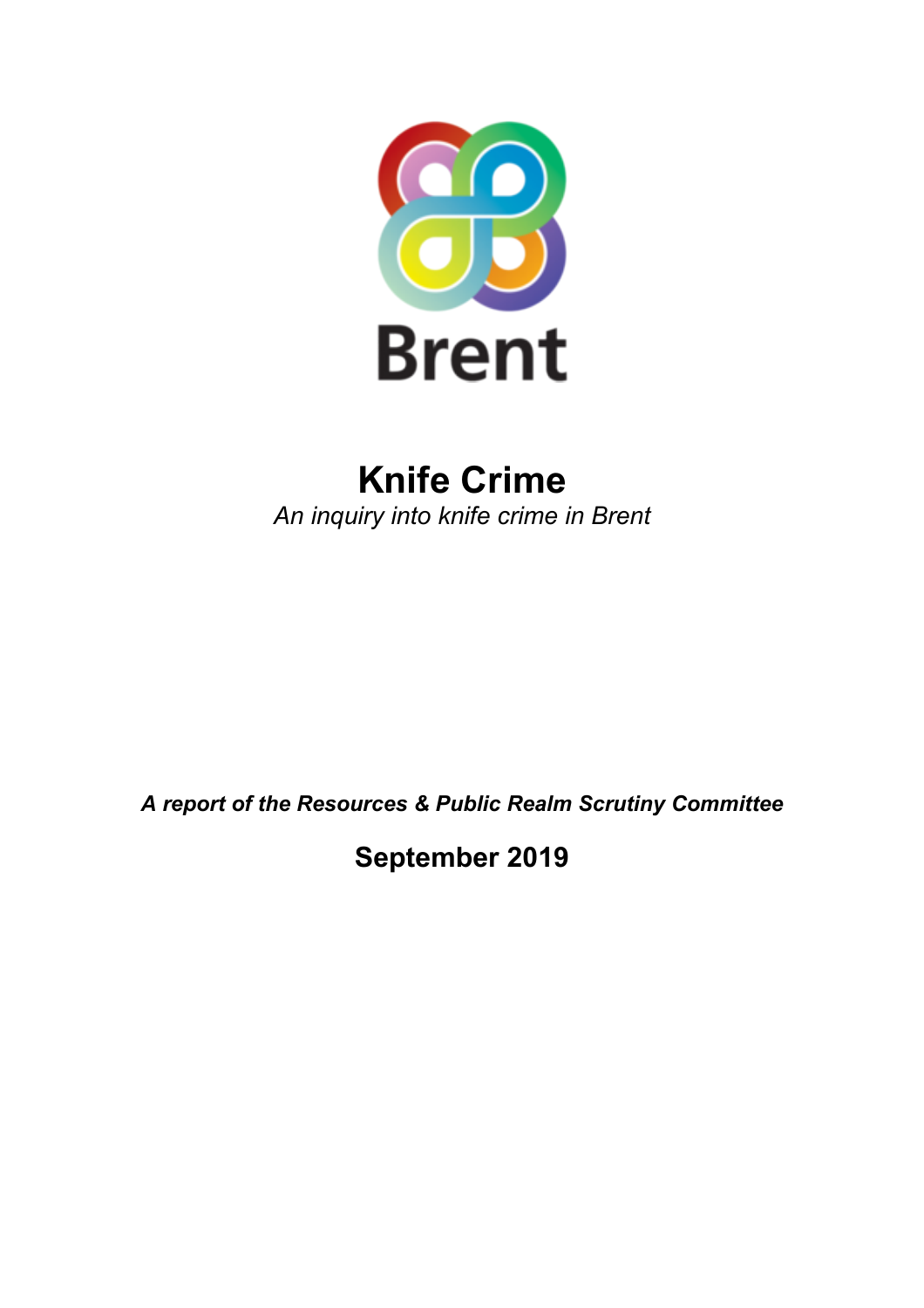# **Knife Crime Task Group – Membership**

Councillor Sandra Kabir (Chair) Councillor Elliott Chappell Councillor Liz Dixon Councillor Erica Gbajumo Councillor Robert Johnson Councillor Tom Stephens

The Knife Crime Task Group was set up by Brent Council's Resources and Public Realm Scrutiny Committee on 23 January 2019.

#### **Contact officer**

Richard Harrington, Senior Policy Officer, Strategy and Partnerships 020 8937 1583 [richard.harrington@brent.gov.uk](mailto:richard.harrington@brent.gov.uk)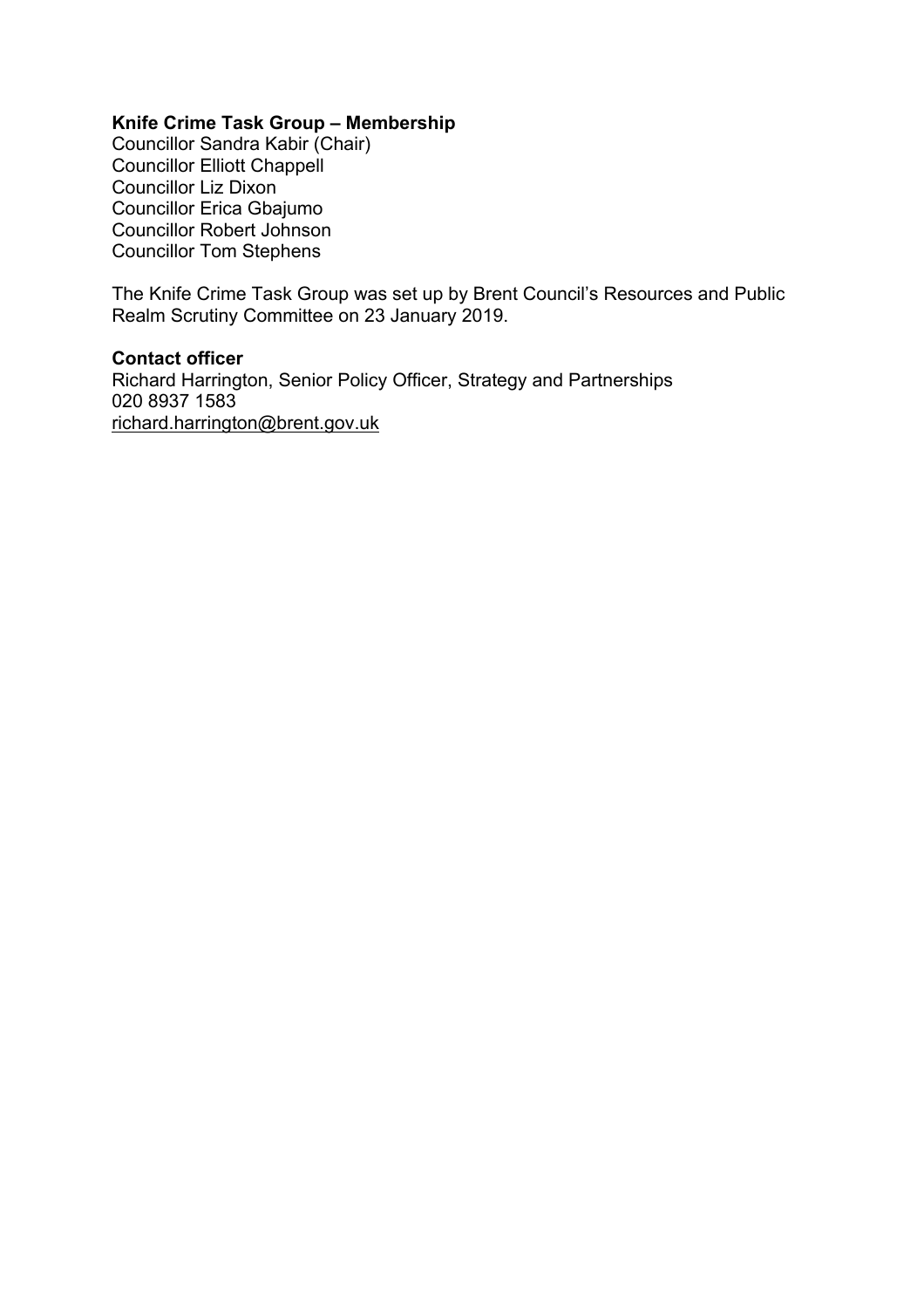# **Contents**

| <b>Chair's Foreword</b>                                                                                                               | 3                      |
|---------------------------------------------------------------------------------------------------------------------------------------|------------------------|
| <b>Methodology</b>                                                                                                                    | 4                      |
| <b>Recommendations</b>                                                                                                                | 4                      |
| <b>Chapter 1: Knife Crime</b><br>Background<br>The Pan-London picture<br>The Brent picture<br>A public health approach to knife crime | 6<br>6<br>7<br>9<br>11 |
| <b>Chapter 2: Task Group Findings</b>                                                                                                 | 12                     |
| <b>Appendices</b><br>A – Participants<br>B - Terms of reference                                                                       | 27<br>28               |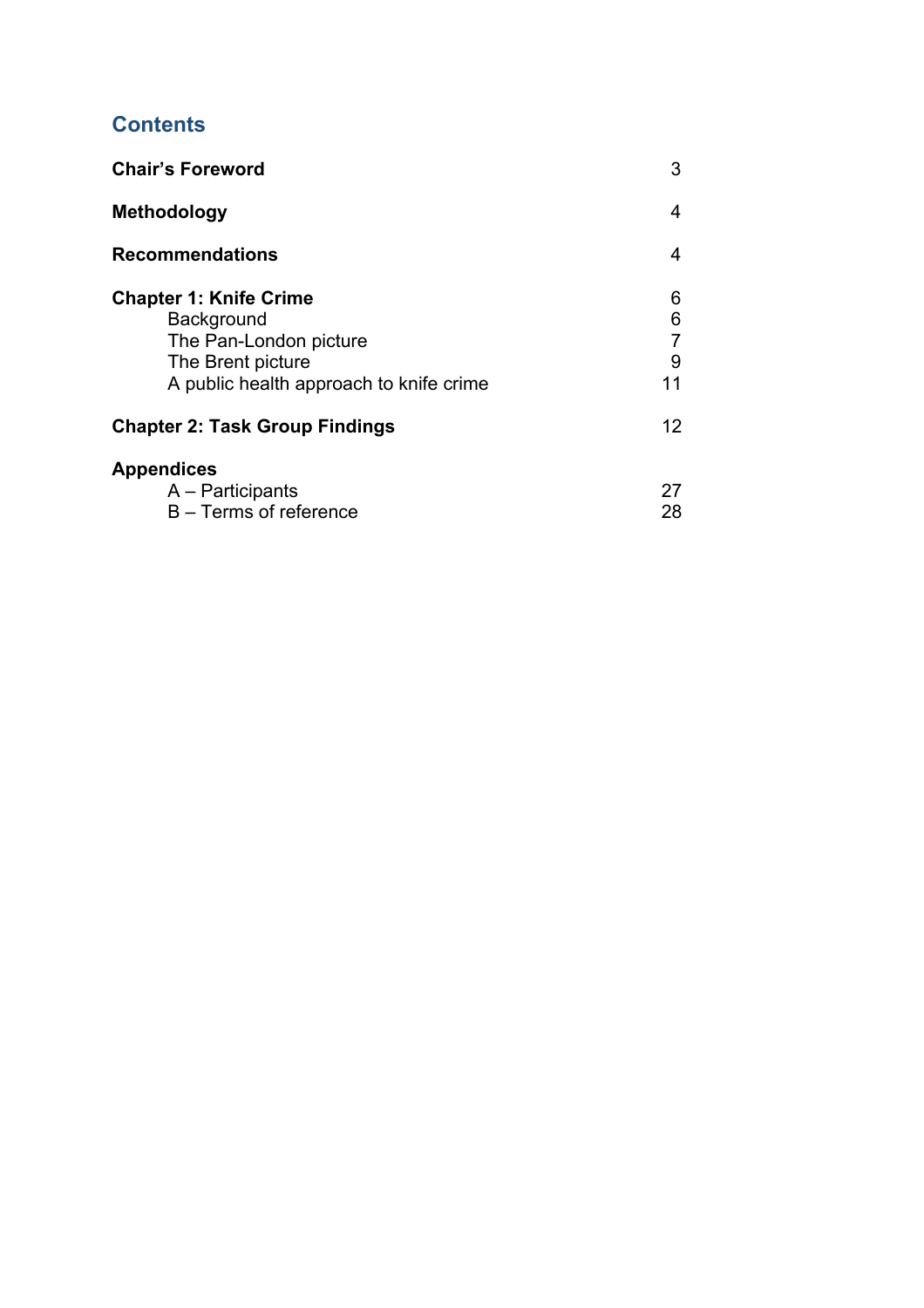# **Chair's Foreword**



This is not a time for complacency or platitudes. Too many lives have been lost or blighted by knife crime. Both offenders and victims are becoming younger and younger. Individuals, families and whole communities are facing the risks and consequences of violent crime.

I welcomed the news that a task group on knife crime was going to be set up, to examine the problem in detail. Brent Council is committed to tackling knife crime and working in partnership, both internally and externally, to understand the problem and enable a targeted response. The goal for us was to put forward a series of recommendations which would add something significant towards the fight against knife crime, and the group has worked very hard from the beginning to achieve this.

The task group has made recommendations for the council and its partners, all of whom have a moral, legal and statutory obligation to make resources available and to take impactful action to reduce knife crime.

This report must be the spur for further urgent action to be taken by the council and its partners to reduce, if not end, the scourge of knife crime in Brent.

I would like to thank the many individuals and organisations that have contributed to the work of the task group and formation of the recommendations. This report would not have been possible without their time, experience and insight. This collaboration is very much in the spirit of what we are trying to achieve going forward – knife crime is not a problem for organisations to tackle on their own; real progress will come through working together.

The causes of knife crime are multi-faceted and we know that finding a solution will be far from easy. However, if this report could contribute towards saving the life of only one person, then we can consider this work a success.

#### **Councillor Sandra Kabir, Chair**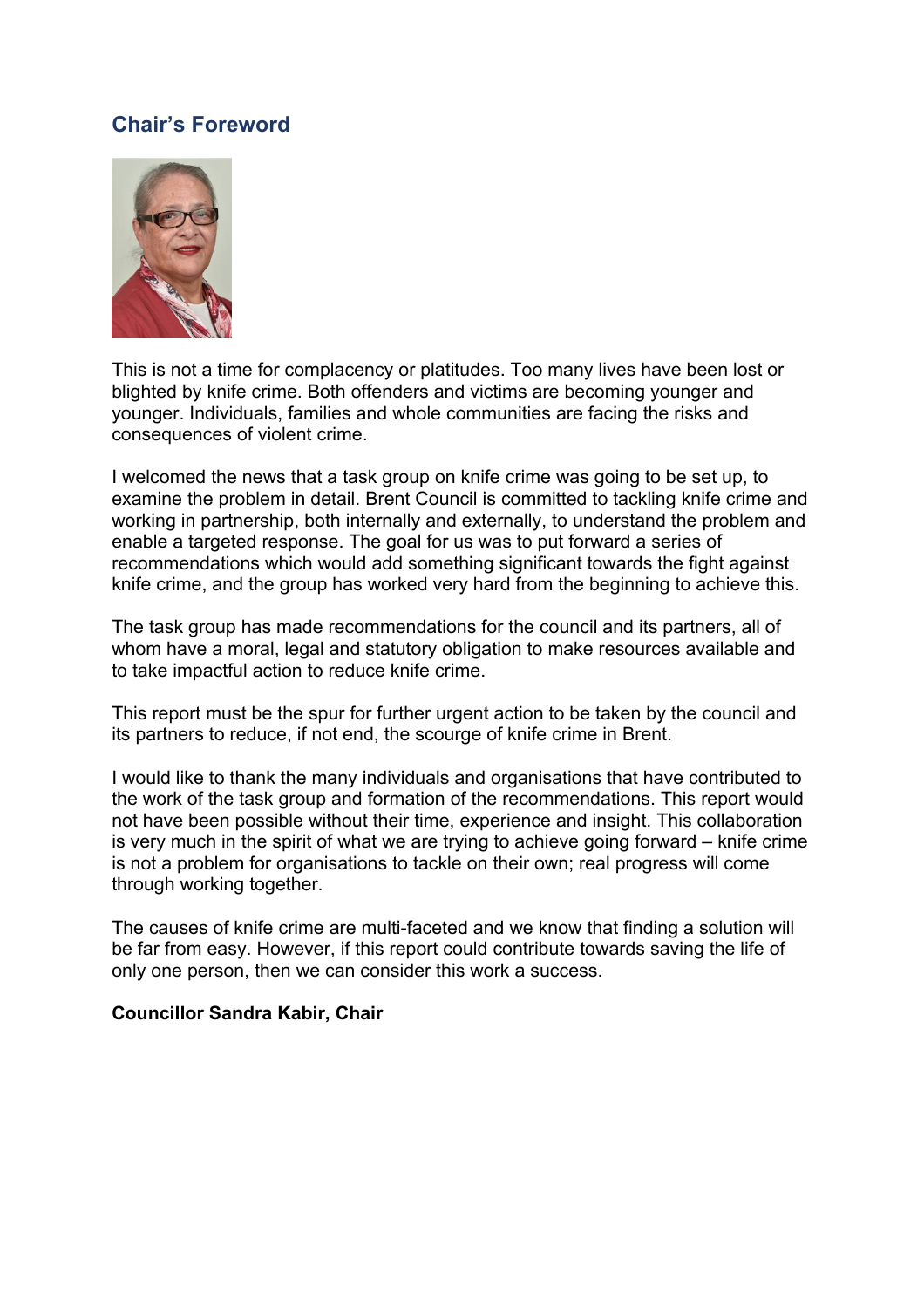# **Methodology**

Task group members held a series of meetings and evidence-gathering sessions with a wide range of internal and external partners. This included meetings with the Metropolitan Police Service (MPS), the Violence Reduction Unit/ Greater London Authority (VRU/GLA), London Community Rehabilitation Centre (CRC), the NHS, local schools and voluntary organisations. This work was supplemented by desktop research, interviews, surveys and visits to community-based projects. The task group convened regularly for feedback sessions, to share their findings.

The group's recommendations were drafted and sent to partners for review. Following this, the final recommendations were determined. These were developed in accordance with the existing legislation for local authority scrutiny.

The task group notes that an external body or local authority executive is not compelled to act on a recommendation; however, an executive must respond within two months, and NHS organisations are expected to give a meaningful response within 28 days of the recommendations being agreed by a scrutiny committee.

# **Recommendations**

#### **Recommendation 1**

A multi-agency, contextual safeguarding approach must be taken by the council to address knife crime, and to overcome barriers in information sharing and collaboration between agencies.

# **Recommendation 2**

The Brent Knife Crime Action Plan and the Brent Knife Crime and Serious Violence action plan should be refreshed to join up actions and strategies across early health, family solutions and other children and young people's services with community protection to derive one action plan going forward.

# **Recommendation 3**

The council to support and encourage community projects that aim to prevent 'at risk' young people from being drawn into knife crime, and are set up with measureable evaluation outcomes.

# **Recommendation 4**

A graphic and hard-hitting media project be funded, which involves ex-offenders, role models and victims and focuses on knife crime's impact on individuals, families and communities.

#### **Recommendation 5**

The MPS must improve relations with local communities. This may be achieved by providing a more visible presence in neighbourhoods and adopting a more empathetic method of stop and search.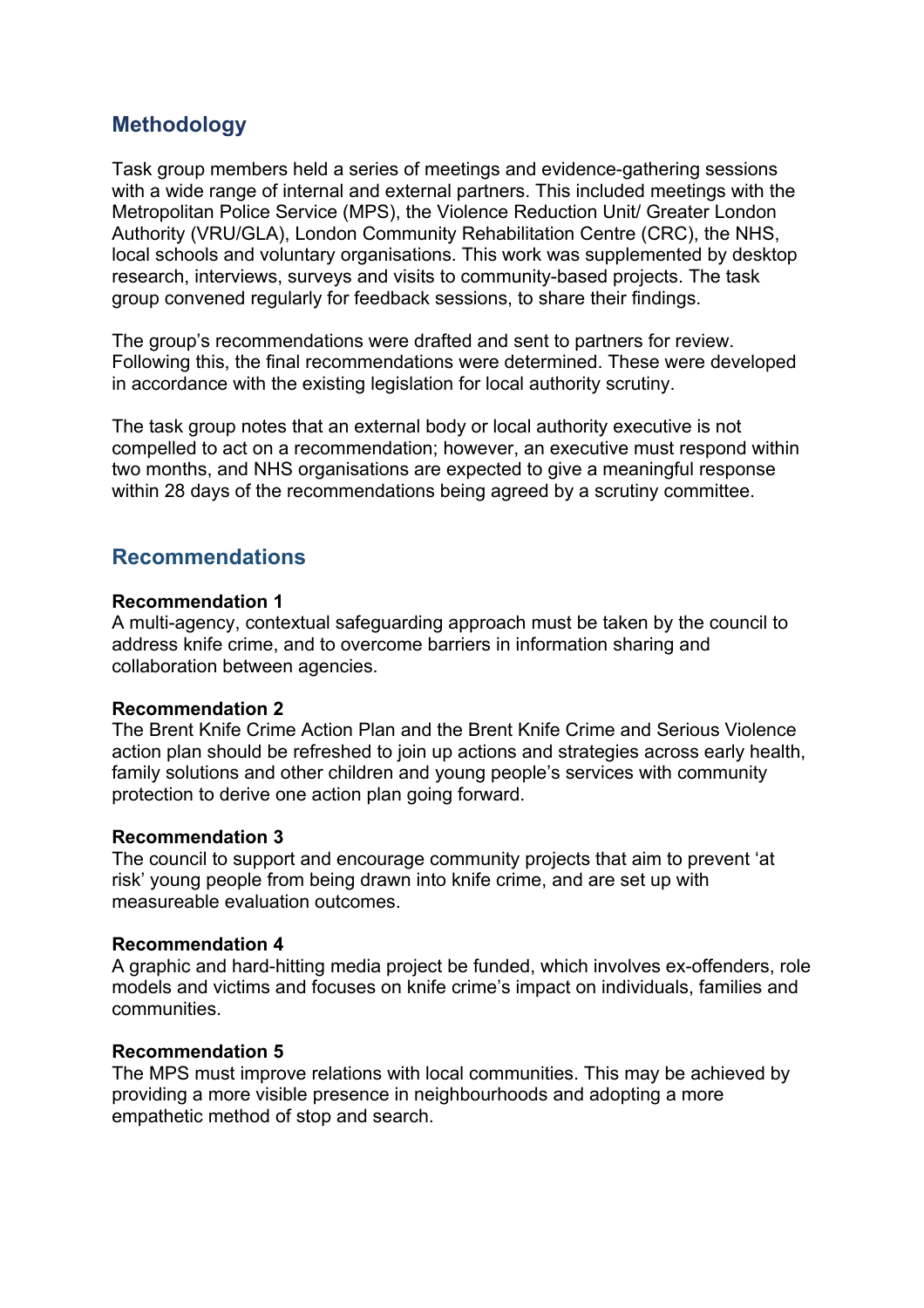# **Recommendation 6**

Brent CCG to work with statutory partners (including the council) to enable the provision of more services at hospital A&E departments at the 'teachable moment', such as RedThread. Stakeholders in primary and tertiary care should be educated in how to approach knife crime issues.

# **Recommendation 7**

The council to support and encourage schools and other community organisations to make their facilities available for youth-focused activities after school hours and during holidays, to keep young people engaged in positive activities and deterred from crime.

#### **Recommendation 8**

The council to work with Brent primary and secondary schools, the Brent School Partnership (BSP) and the Safer Brent Partnership, to develop and implement a Schools Safety Charter.

# **Recommendation 9**

The council must enhance the way it works with Brent youth offending services, London CRC and the National Probation Service in order to support offenders who can be rehabilitated, and continue to manage and assess risk.

#### **Recommendation 10**

The council to facilitate more collaborative working between the voluntary and community sector (VCS) and religious organisations, to raise funds for projects and training to prevent knife crime.

# **Recommendation 11**

The council to make representations to Government to put guidance in place on the handling of housing needs cases for those at risk of violence (through gangs/ county lines) and reconsider the threshold at which someone who is deemed to be at sufficient risk gets re-housing support.

# **Recommendation 12**

The council to make representations to the GLA/ Mayor's Office for Policing and Crime/ Violence Reduction Unit advising that the county lines programme is running at full capacity with an increasing unmet need. More intensive, longer-term funding needs to be provided.

# **Recommendation 13**

The council to further explore bids for external funding for innovative council and CVS projects, to tackle the risks associated with young people becoming involved in crime.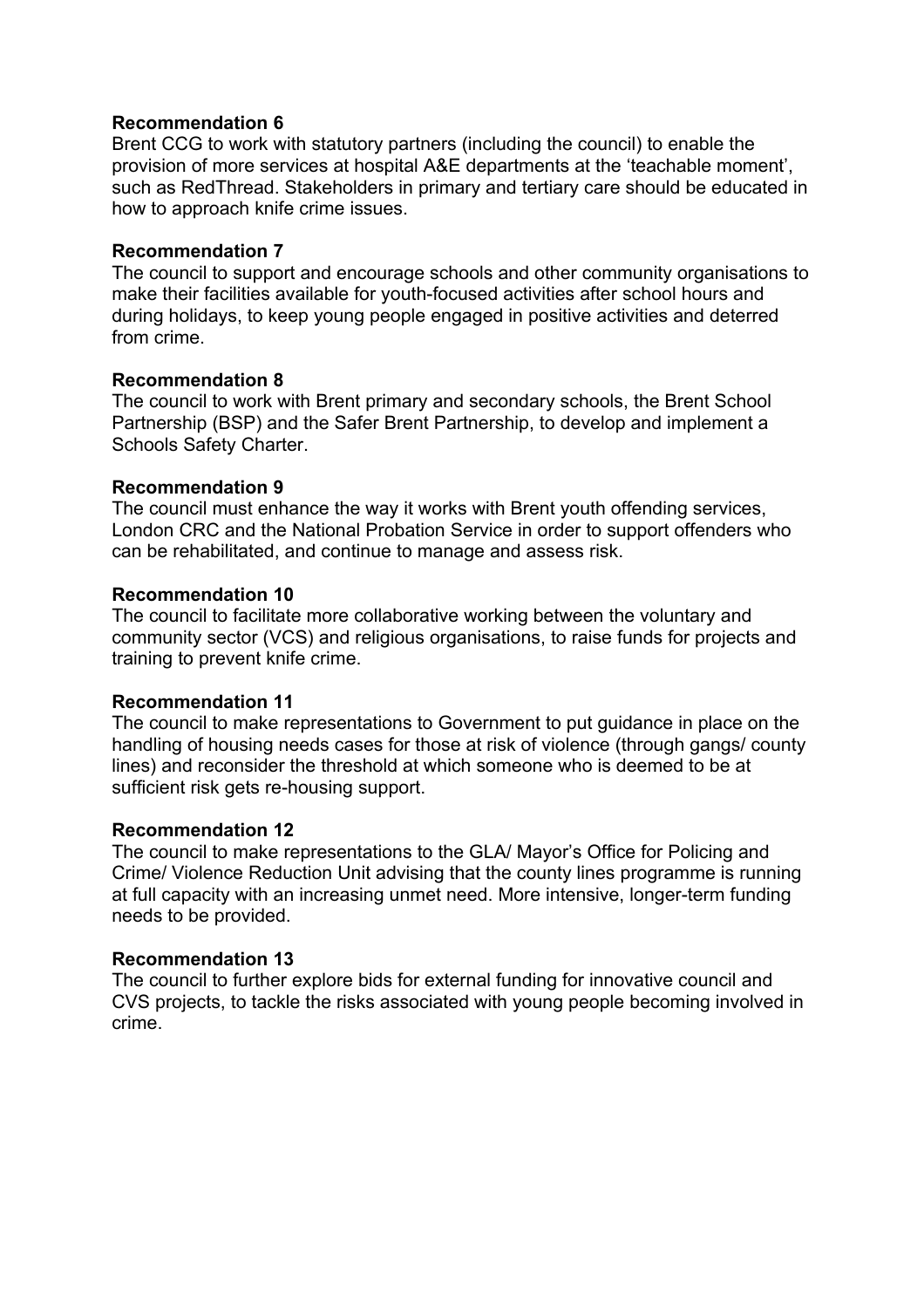# **Chapter 1: Knife Crime**

# **Background**

- 1. It was acknowledged by the task group that it is not only knife crime which blights communities. There are other, equally serious forms of weaponsbased crime – such as gun crime and the use of corrosive substances – which are prevalent in Brent. However, knife crime is having a unique, considerable impact: Approximately 37 per cent of homicides over the last decade involved the use of a knife or other sharp instrument, compared to (amongst men), 8 per cent involving firearms and another 8 per cent using blunt instruments (ONS, 2018).
- 2. Whilst the task group's findings may be applicable across other forms of weapons-based crime, knife crime was the group's focus. 'Knife crime' is used as a collective term throughout this report and may refer to a number of different offences; for example, knife possession. As defined by the London Knife Crime Strategy, knife crime is "Any offence which satisfies both of the following criteria:
- Is classified as an offence of homicide, attempted murder, assault with intent to cause harm, assault with injury, threats to kill, sexual offences and robbery
- Where a knife or sharp instrument has been used to injure, used as a threat, or the victim was convinced a knife was present during the offence."
- 3. Whilst the problem of knife crime in the capital is nothing new, it is generally accepted that the current situation is more serious than ever before. London is in the midst of an endemic cycle of violence, with rising murder and violent attack levels across the city. There are genuine concerns that for many young people, violent crime and possession of a knife are now a way of life.
- 4. In England and Wales, knife crime has been steadily on the rise since 2014. There were 43,516 knife crime offences in the 12 months ending March 2019. This is an 80% increase from the low point in the year ending March 2014 – when there were 23,945 offences – and is the highest number since comparable data was compiled. (BBC News; Figures exclude Greater Manchester).
- 5. The year ending March 2019 saw 22,041 knife and offensive weapon offences formally dealt with by the CJS. This was a 34% increase since the year ending March 2015, and the highest number since March 2010.

Knife and offensive weapon sentencing statistics, England and Wales – Year ending March 2019 (Ministry of Justice, 2019)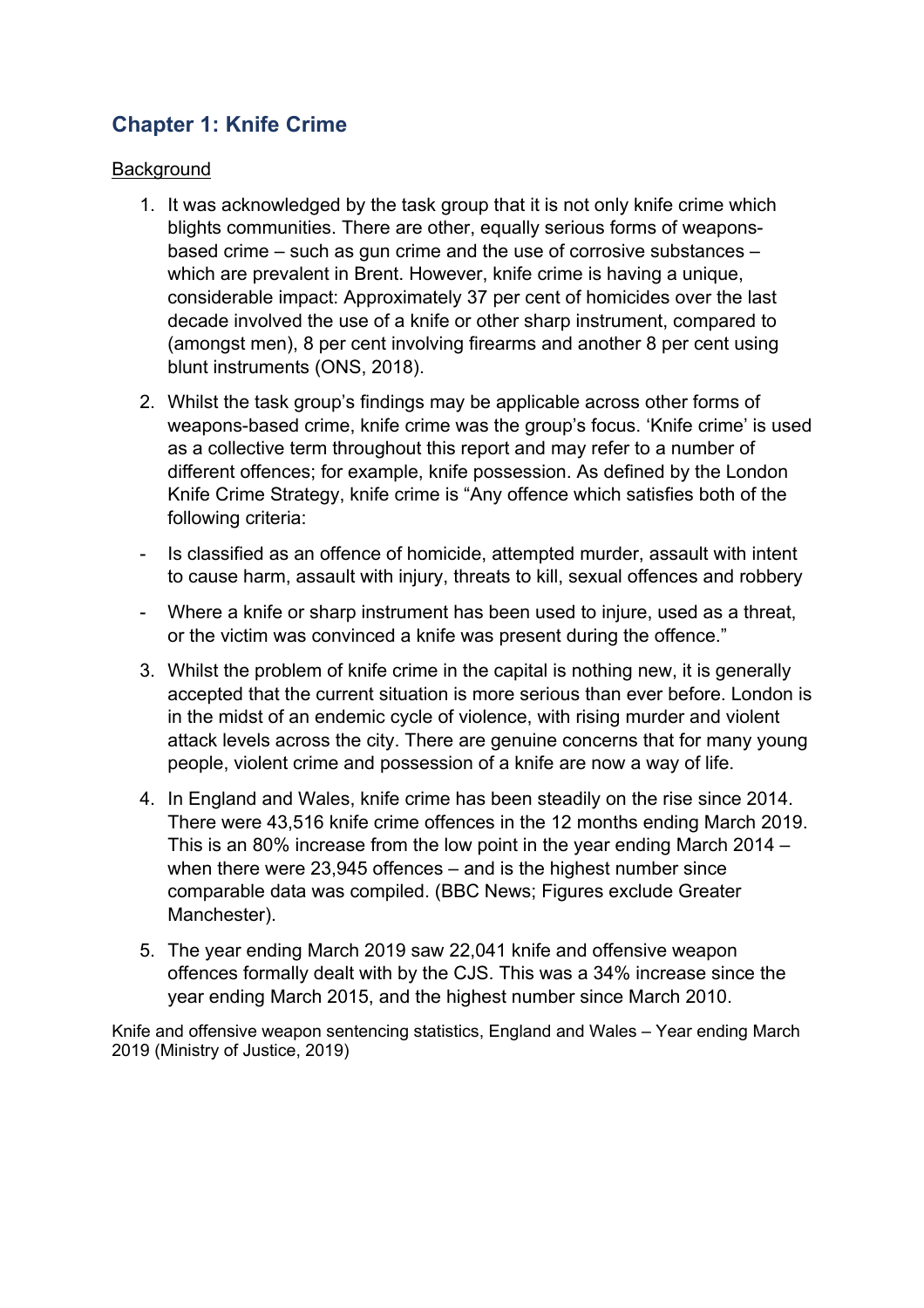# **The Pan-London picture**



Figure 1: Number of knife offences across London (Met Police Data, accessed Nov 2018)

Figure 2: Number of London knife injury victims – non-fatal (Met Police Data, accessed Nov 2018)



6. In the period November 2017 to October 2018, the highest number of knife crime offences in London was recorded in Southwark. This was also the borough with the highest numbers of victims injured as a result of knife crime,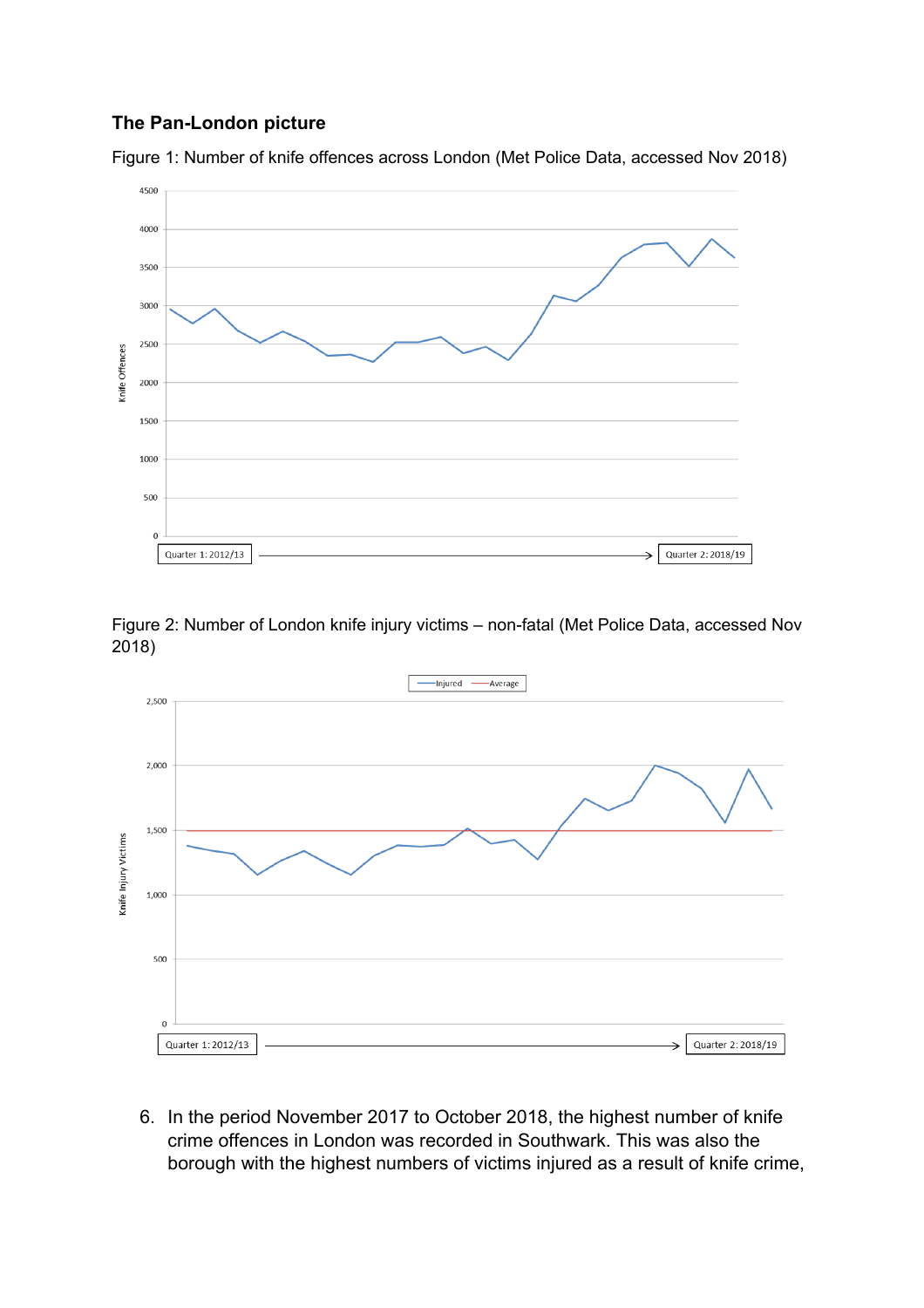and knife-related murders. The total number of offences involving knife crime increased by 4% in this period compared with the previous period.

- 7. The London Crime Poll (2018) focused on a sample of 1,005 Londoners aged 18-plus, and was undertaken on behalf of the think-tank The Centre for Social Justice (CSJ). It is referenced in their report 'It Can Be Stopped: A proven blueprint to stop violence and tackle gang and related offending in London and beyond'. The number of victims of serious youth violence in London has grown by more than 50 per cent since 2012, with more than 8,150 victims of serious youth violence in 2017. This means that almost 680 young people each month and 2 young people each day become victims of serious youth violence (CSJ, 2018).
- 8. In London, nearly half of homicide victims killed with a gun or knife are aged 15 to 24 years old, despite this age group only accounting for twelve per cent of London's population. The harsh reality is that young Londoners aged 15 to 24 are more than six times as likely to be fatally stabbed or killed than other Londoners (CSJ, 2018).
- 9. 3 in 4 Londoners believe the streets of London have become less safe in the last few years. A majority of Londoners (52 per cent) state "gangs and serious youth violence negatively affects people like me" with almost as many (46 per cent) report a "no-go" area near where they live: "there are some areas near where I live that I cannot safely go to or travel through" (CSJ 2018).
- 10.The consequences of knife crime can reach beyond the immediate victims, deeply affecting family, friends and communities. This is not something which only a small minority have to contend with – more than one in 10 Londoners say they know someone who has been killed in the capital with a knife or gun in the last year*.* The proportion increases to more than one in five over the last two years, one in four over the last three years, and almost one in three Londoners at any time in the past.
- 11.Knife-related fatalities are occurring in a growing number of distinct neighbourhoods. This increased geographic spread is likely to drive up the number and proportion of individuals aware of a murder in their local area or where they may even know the victim. It will also further drive up fear of crime.
- 12.Much of the knife crime experienced in the capital is related to gangs, and the task group considered some of the factors which can lead to gang membership. The MPS defines a 'gang' as: "A relatively durable, predominantly street-based group of young people who: See themselves (and are seen by others) as a discernible group and engage in a range of criminal activity and violence. Gangs may also have some or all of the following features:
	- identify with or lay claim over territory
	- have some form of identifying structural feature
	- are in conflict with other, similar, gangs."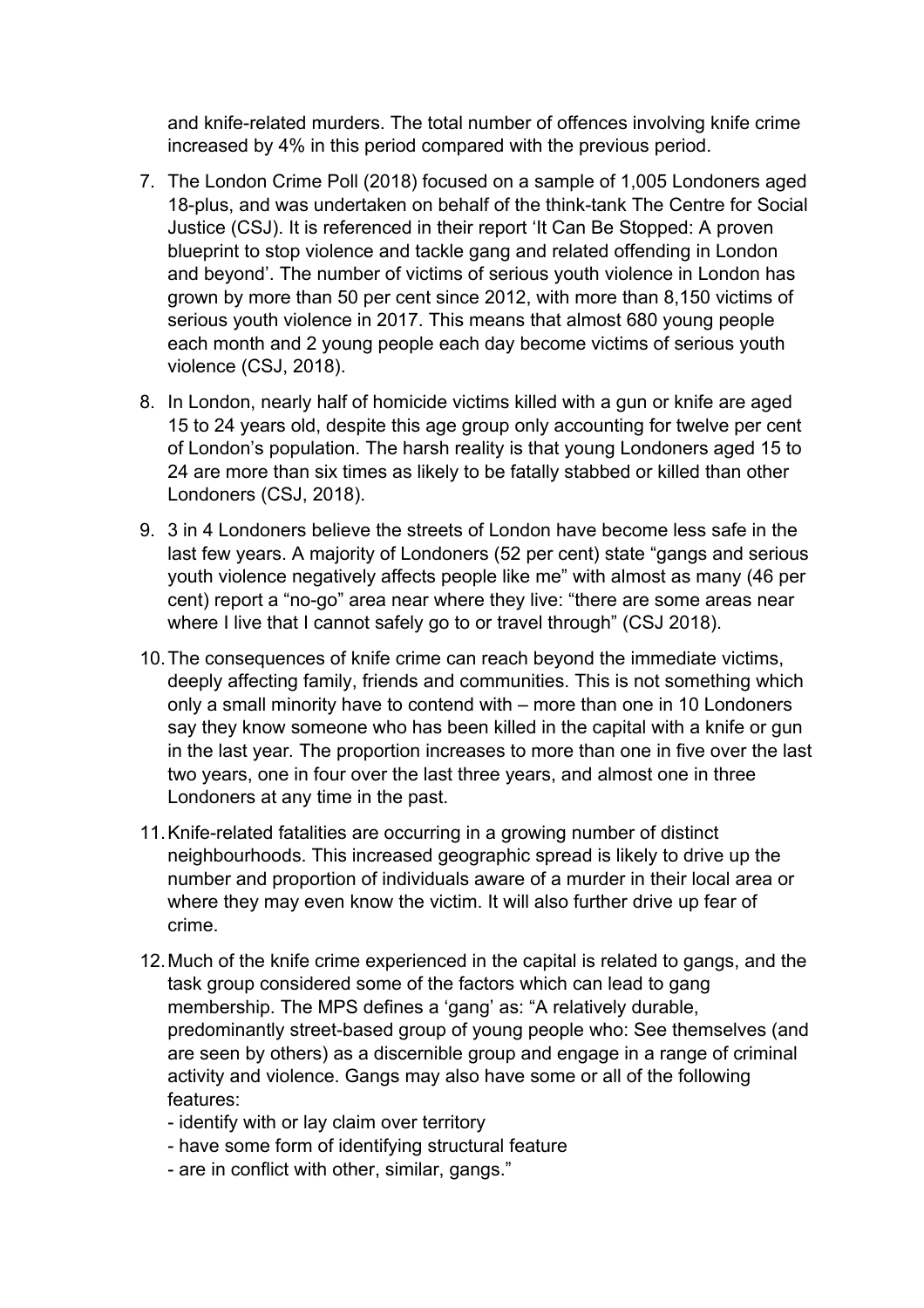- 13.Young vulnerable people are particularly susceptible to gang exploitation. Gangs have begun to recruit potential members from residential children's homes. Also, research from MOPAC shows a link between gang involvement and young people missing from their homes.
- 14.Reducing gang activity remains a high priority. But whilst gangs are undoubtedly responsible for a significant amount of serious violence, there is more to knife crime than gang activity. For instance, the fear of being attacked leads to young people – who are not necessarily in a gang – carrying knives for protection. There is also a connection between knife crime and drug dependency. Perpetrators may have been victims in their own right, or have been bullied into committing an offence. It is seldom clear cut.

# **The Brent Picture**



Figure 3: Number of knife offences across Brent (Met Police Data, accessed Nov 2018)

Over page: Figure 4: Number of Brent knife injury victims – non-fatal (Met Police Data, accessed Nov 2018)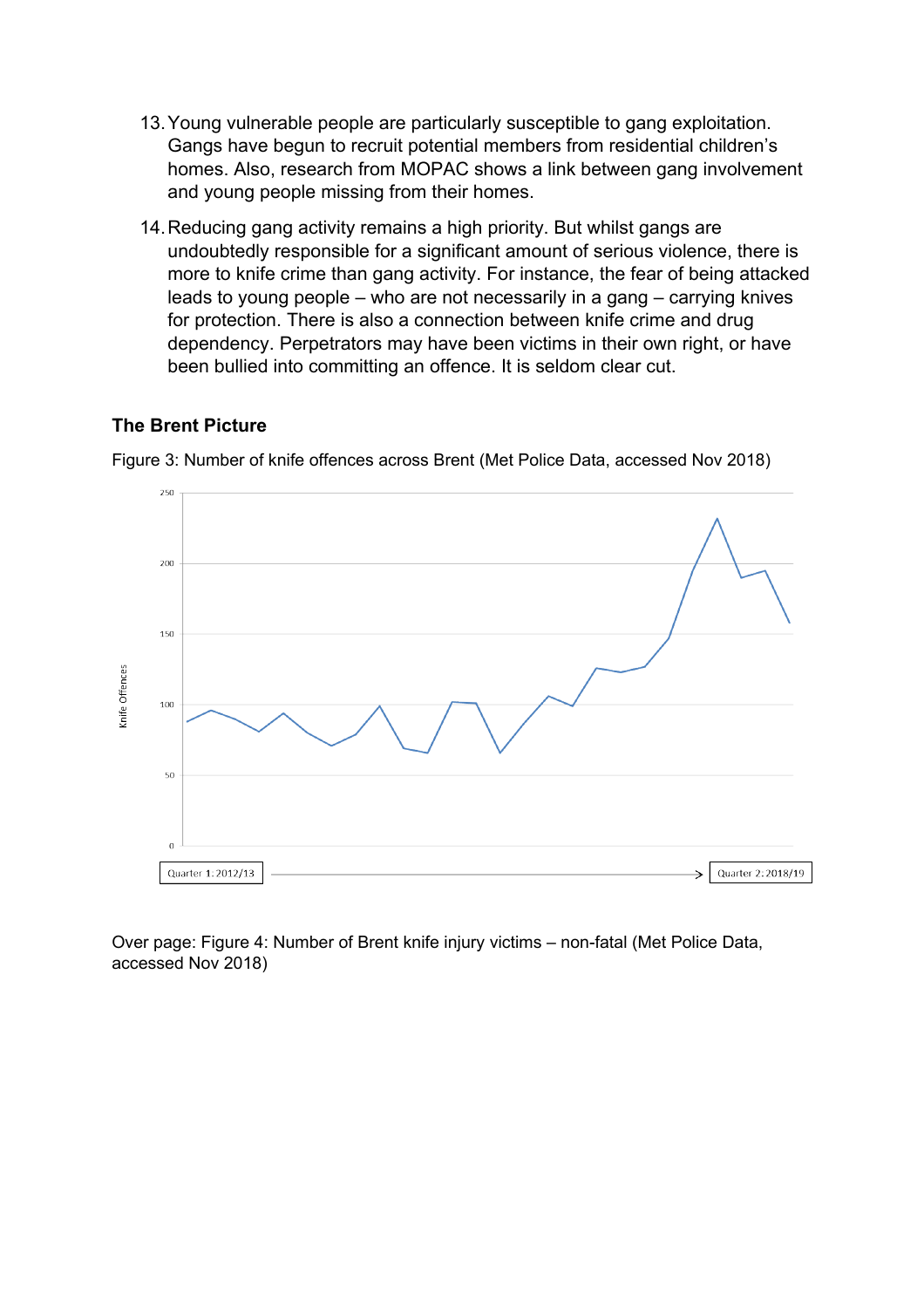

15.Between 2017 and 2018, Brent had 755 knife crime offences. This was the third highest level of knife crime amongst the London boroughs, and an 18% increase on recorded offences from the previous period. There were 355 injured victims of knife crime, the second highest of the boroughs. Kniferelated murders reduced from five in 16/17 to one in 17/18 – this was below the London average.

Metropolitan Police, November 2018 (last 12 months – 01/11/2017 to 31/10/2018, previous 12 months 01/11/2016 to 31/10/2017)

16.More recent police figures have shown that, despite a number of high-profile incidents, knife offences are actually falling in Brent. Whilst this is encouraging, it is important to remember that the chart above – and others like it – tend to show knife crime occurrences as a succession of peaks and troughs.

# Knife crime and the borough plan

17.The Resident Attitudes Survey 2018 was a face-to-face survey of over 2,000 Brent residents, asking for their views on a range of topics such as their neighbourhood and the council. "A safe area, free from crime and bad behaviour" was overwhelmingly top in a list of 'What are the things that you most value locally?' and 'What are the things you would most want to see money spent on?' in the survey. Crime levels and gangs are the main reasons why Brent residents feel unsafe in their local area alone after dark. Reflecting this, the reduction of violent crime, including gang and knife crime, is a key element of Brent's Borough Plan 2019-2023 – to ensure a borough where people feel safe, secure, happy and healthy. A range of measures are in place to help deliver on this outcome.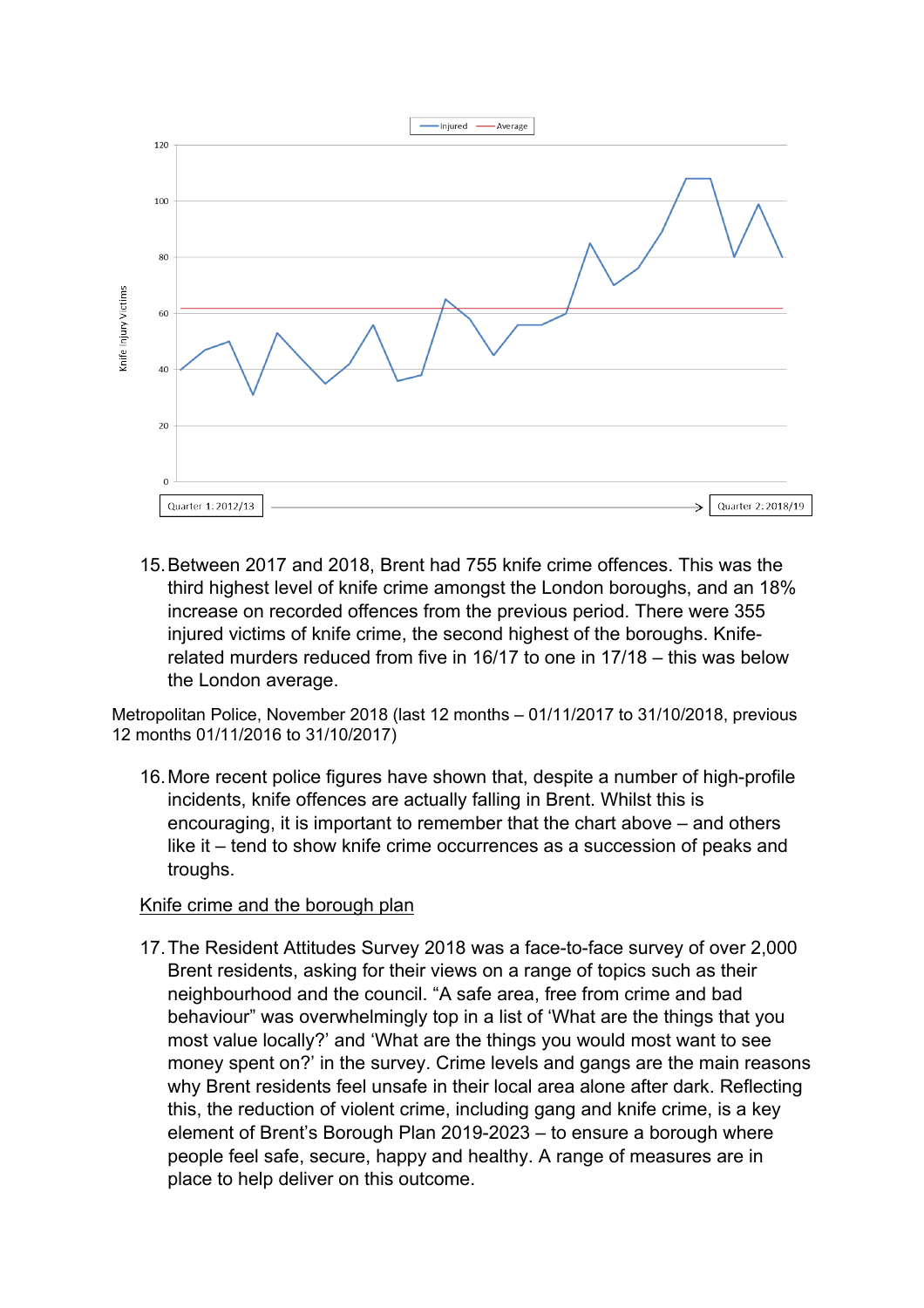# Calculating the cost of knife crime

18.The costs of knife crime in London are huge and extend beyond the present into the future. The reality is that even those who survive such attacks can be left with life-threatening and life-changing physical and mental injuries. The nature of the violence and victimisation can contribute to post-traumatic stress and related mental ill-health.

The Guardian. 2018. A surgeon's view on London violence. Available at:www.theguardian.com/uknews/2018/apr/05/a-surgeons-view-on-london-violence-weve-an-obligation-to-do-something Accessed March 2019.

- 19.In terms of monetary cost, calculating the single agency cost of knife crime is complicated – many different agencies are involved in preventing and responding to those affected. The Trauma Audit Research Network (TARN) at the University of Manchester has done some analysis in this area and found an average cost to the NHS of £7,196 per victim.
- 20.There were 385 knife injuries and three fatalities recorded in Brent in 2017/18. This puts the estimated cost of Brent knife crime to NHS England at £2,792,048 in 17/18. Taking into account inflation costs and general underreporting of offences it is clear that knife crime is a significant cost to the health economy as well as other public sector bodies.

# **A public health approach to knife crime**

- 21.From its inception, the task group advocated the public health approach to knife crime, as per the recommendation of the Mayor's Office for Policing and Crime (MOPAC) committee.
- 22.The public health approach is something which has received a lot of media attention in recent times. It is open to interpretation and indeed has been defined a number of ways. Essentially, it involves **treating violence as a preventable public health issue, using data and analysis to identify causes and focusing on prevention through multi-agency systemic approaches**. We mean to look at violence as a preventable consequence of a range of factors and experiences – such as early-life, social and community experiences. The public health approach is concerned with long-term as well as short-term effects, and draws upon many disciplines including medicine, epidemiology, sociology, criminology and psychology.
- 23.As determined by Cure Violence a major proponent of the public health model – violence displays all the characteristics of an epidemic disease: Clustering, Spread, and Transmission (Cure Violence, 2018). For example, geographical data mapping has revealed clear crime hotspots. Furthermore, mental trauma from exposure to violence has been scientifically shown to increase a person's risk of adopting violent behavior themselves, meaning violent behavior transmits and spreads based on exposure – just like an epidemic.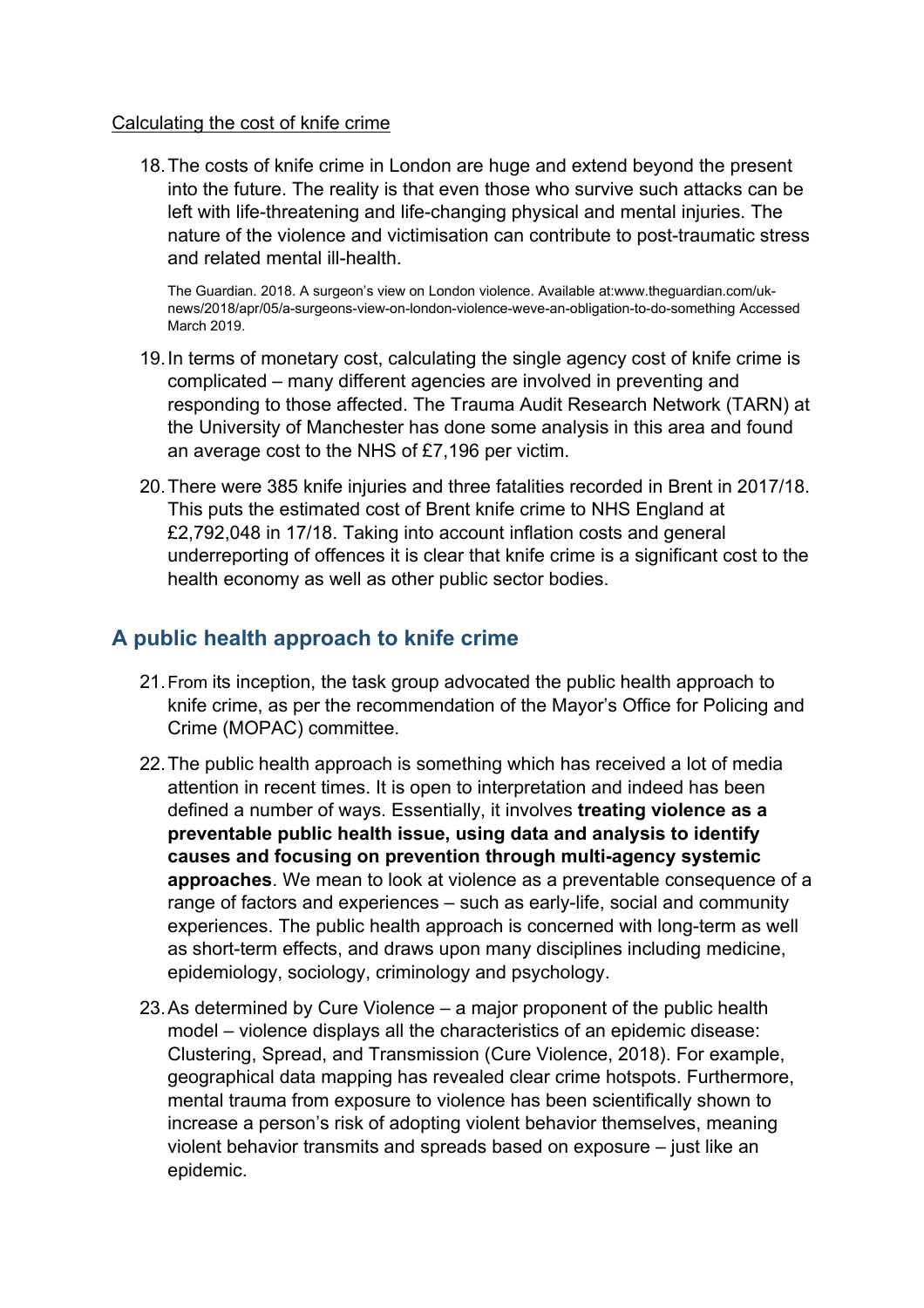- 24.The public health approach has been proven to be successful in areas where it has been deployed to tackle the causes of violence. A Violence Reduction Unit (VRU) was set up by Strathclyde police in 2005 in an attempt to tackle a problem that had seen Glasgow dubbed 'the murder capital of Europe'. The unit adopted a public health approach, believing violence to be preventable and treating it as curable infection. The VRU teamed up with agencies in the fields of health, education and social work to create long-term attitudinal change rather than a quick fix. The VRU also focused on enforcement, seeking to contain and manage individuals who carry weapons and are involved in violent behaviour.
- 25.To tackle gang crime, the unit imported successful approaches from the USA such as the Boston approach, offering gang members an alternative to the violent lives they were living. The VRU also successfully lobbied for increases in maximum sentences for carrying knives.
- 26.Glasgow's VRU was a resounding success, as levels of violent offending and weapons possession fell drastically. It is now considered to be a national centre of expertise on violence.
- 27. In September 2018 the Mayor of London announced the set-up of a London VRU, to work to reduce violence through a public health approach. The VRU formally began in London in January 2019.
- 28.The public health approach emphasises collective action cooperative efforts from health, education, social services, justice and policy are necessary to solve knife crime. Each sector has a vital role to play and collectively the approaches taken have the potential to bring about important reductions in violence. The public health approach focuses on a defined population, rather than individuals. Solutions must therefore involve cooperation with communities. TARN research director Dr Fiona Lecky said "Public health initiatives that aim to reduce the incidence and severity of penetrating trauma are likely to produce significant savings in acute trauma care costs."
- 29.The focus of the task group was therefore to review the council's partnershipworking arrangements with a range of partners including the police, the NHS, CCG, probation services and the voluntary sector.

# **Chapter 2: Task Group Findings**

# Brent's approach

30.The council is already working very hard to minimise the impact of knife crime. Teams across the breadth of the council – community protection, children and young people, public health - are involved in a range of initiatives to tackle the problem. There is already a great deal of partnership working in place to prevent offending and re-offending.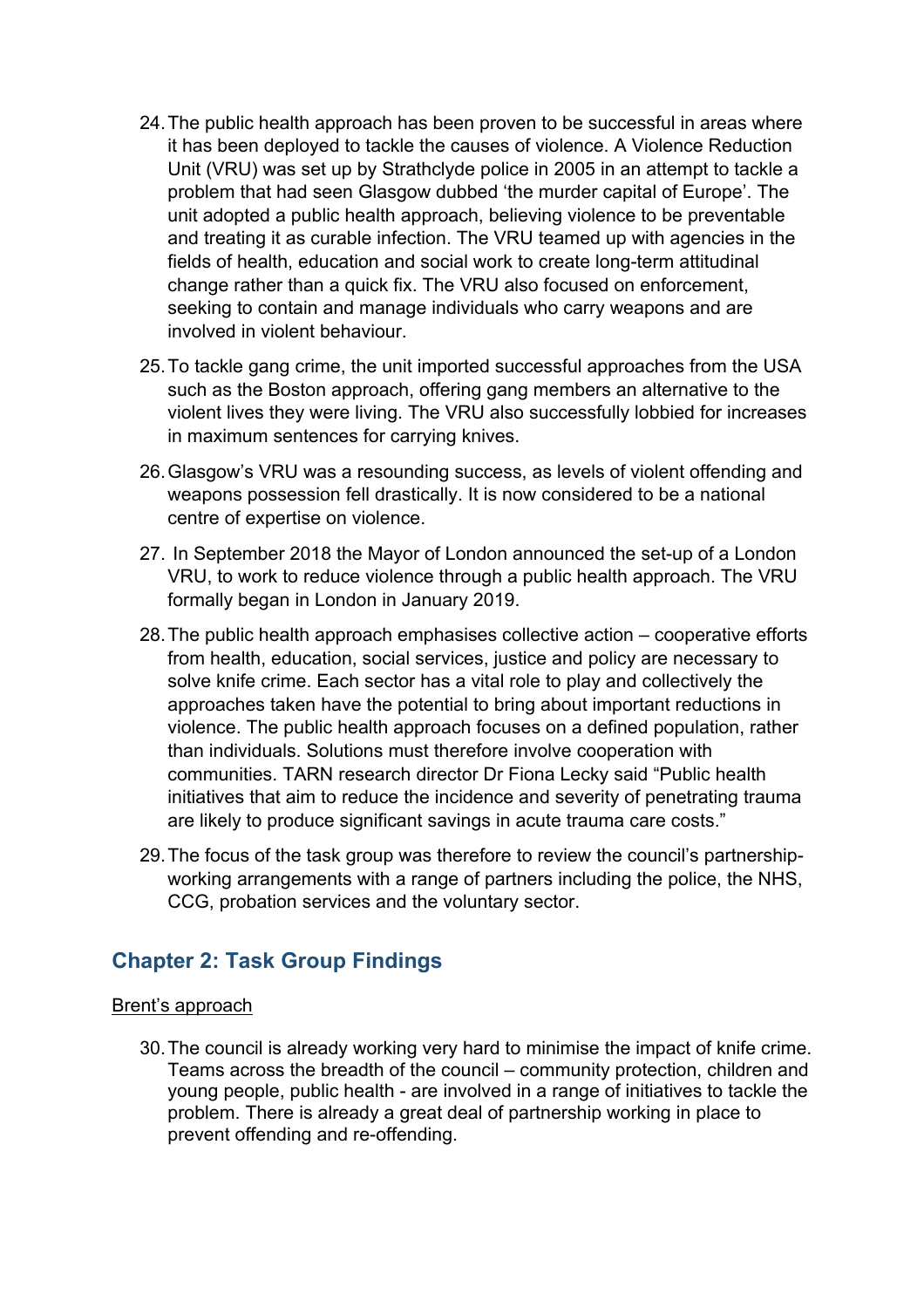- 31.In January 2019, Brent Council's Resources and Public Realm Scrutiny Committee established a Knife Crime Task Group ("the task group"), in order to gain a better understanding of knife crime in Brent, how interventions could reduce it, and which interventions might work locally. In particular, the task group was to look at partnership working arrangements and review what could be done to complement the wider public health approach. The ultimate goal was to make recommendations that would contribute towards a reduced rate of knife crime, and mitigate negative impacts on Brent residents.
- 32.The members of the task group were: Councillor Sandra Kabir – Chair Councillor Robert Johnson Councillor Erica Gbajumo Councillor Tom Stephens Councillor Elliot Chappell Councillor Liz Dixon
- 33.Those providing oral and written evidence to the group included a wide range of stakeholders and expert witnesses, including Councillor Tom Miller, Cabinet Member for Community Safety; Councillor Mili Patel, Cabinet Member for Early Intervention and Children Services; the Metropolitan Police Force; the Violence Reduction Unit/ GLA; London Community Rehabilitation Centre (CRC); the NHS; local schools and voluntary organisations.
- 34.A full list of the participants in the work of the task group can be found at Appendix A of this report on page 27.
- 35.The task group advocated the public health approach to tackling knife crime as set out in the previous section of the report. This involves using data and analysis to identify causes and focusing on prevention through a multi-agency approach.
- 36.Work was undertaken in the knowledge that resources are finite and must be focused on the people and communities that are most at risk. Evidence-based practice was a vital component of this work. Those involved in knife crime are often vulnerable and in need of support from a variety of agencies.
- 37.Through the course of their work the task group heard evidence around some of the main drivers of knife crime: gangs, the drug market, school exclusions and domestic violence. The forces affecting these drivers are levels of deprivation, perceptions of exclusion, and mental health.
- 38.Whilst it is clear there are no easy or short-term solutions, the task group's investigations have revealed some potential avenues for improved partnership working which it believes could yield very positive results.
- 39.After careful consideration of the evidence received during the inquiry, the knife crime task group arrived at 13 recommendations, which it puts to Brent Cabinet and the Safer Brent Partnership to affect significant change.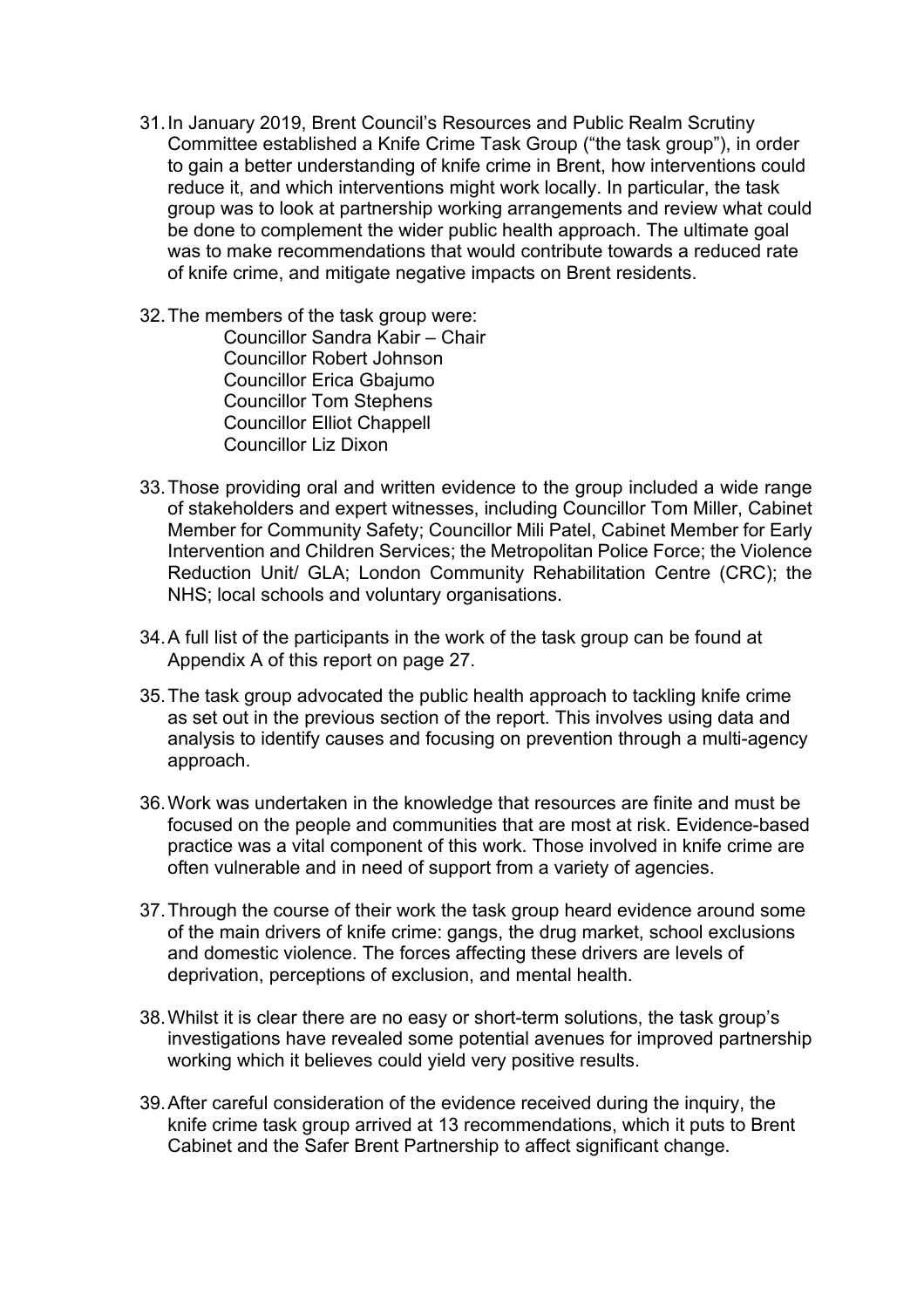# **Recommendation 1**

**A multi-agency, contextual safeguarding approach be taken by the council to address knife crime, and to overcome barriers in information sharing and collaboration between agencies.**

#### Contextual safeguarding

- 40.The principle of contextual safeguarding stipulates that a safeguarding approach must go beyond the influence of the direct family and also consider an individual's locality, community and social networks. In terms of analysing young people who are at risk of being drawn into violent crime, it means looking at what neighbourhoods they are from, what schools, linkages with school absenteeism, vulnerable families and other known factors – and targeting specific resources around those risks. Through the course of their work, the task group heard about the importance of all of these contextual factors.
- 41.A separate Brent task group had convened in October 2018 to look in detail at the issue of contextual safeguarding. It made the following five recommendations:

**CS1**: To support bringing together representatives from Transport for London, bus companies, and employee representatives within schools, further education colleges, the council and statutory boards to address concerns about adolescents on the transportation and bus network.

**CS2**: To further support organisations working with young people to promote and develop extra-school activities, particularly in the summer months, for Brent's adolescent children.

**CS3**: Brent's approach to contextual safeguarding should specifically develop its work with further education colleges to help address risks faced by adolescent children in this context.

**CS4**: A future social media strategy should include how the local authority can work in partnership with external organisations to address areas of concern in adolescents using social media and being online, which are identified by Brent Council's approach to contextual safeguarding.

**CS5**: To develop a one-off public information campaign working with partner organisations and the community to support the development of contextual safeguarding in Brent.

- 42.The Knife Crime Task Group fully supports these five recommendations. It is clear that approaches to the knife crime problem must focus on the wider context of young people at risk of being drawn into violent crime – school, environment and neighbourhoods – as well as family contexts. It follows that this will be a multi-agency approach.
- 43.Partnership working takes on added importance when considered against council funding – core funding has fallen by 63% in real terms since 2010.
- 44.The task group heard from several partners that more could be done to share information between stakeholders. Brent CCG in particular cautioned that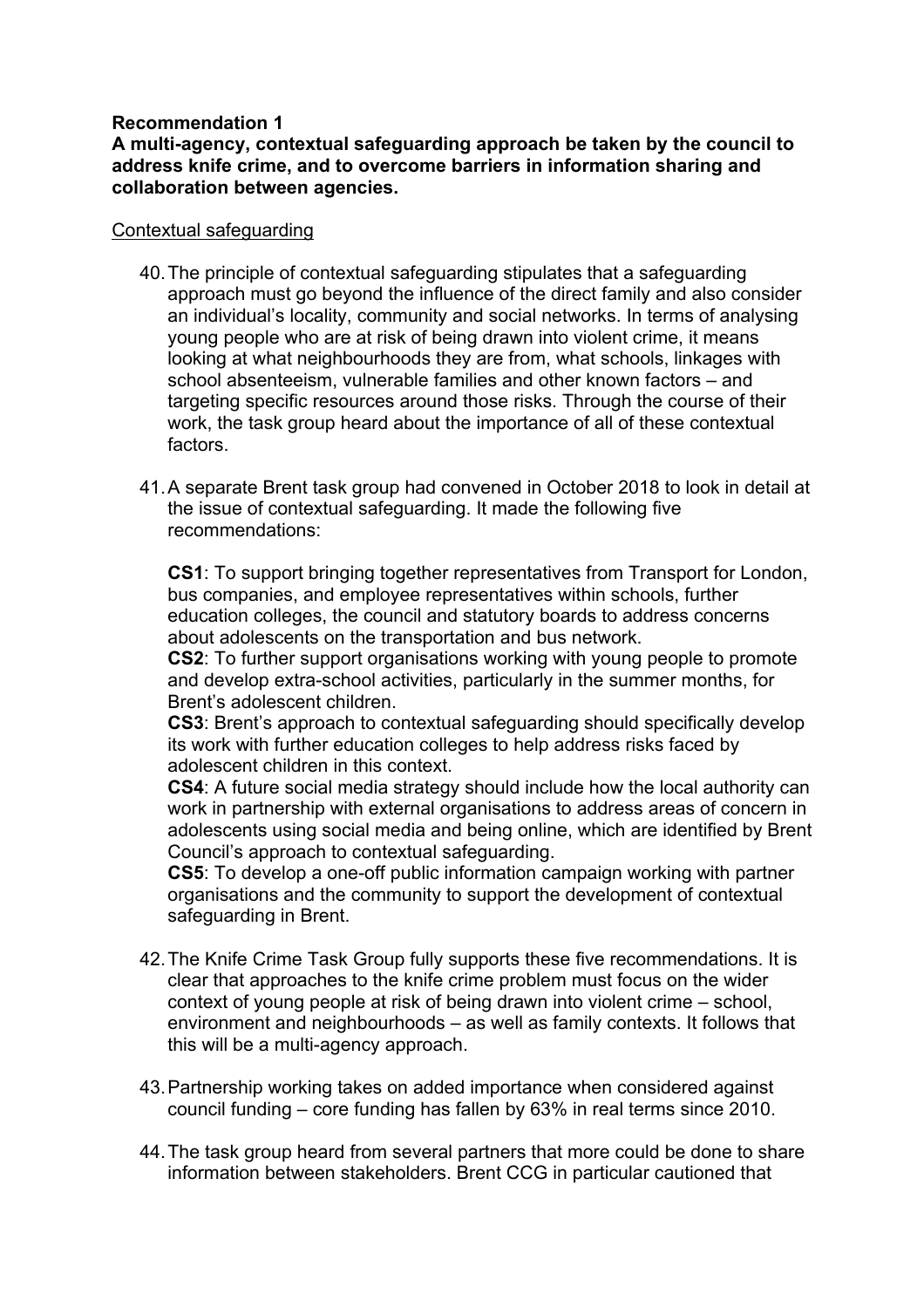Brent's partners are not properly sharing information and it is a missed opportunity. Ostensibly one of the barriers was seen to be data protection and the GDPR. An example given was where an under-18 attends hospital having been stabbed. Those dealing with the case may not refer the individual for further support due to concerns around data protection. But the law is very clear on this – 'necessary and proportionate' personal information can be shared with other organisations for legal purposes and to protect children and adults at risk. This must be made clear amongst all partners and professionals. The task group recommends that safeguarding information protocols are clearly applied to knife crime to overcome any barriers.

45.The group heard that GPs often have no professional contact with schools in Brent. This could be another missed opportunity for information sharing. The local GP is an integral part of community life and if, for example, a child was excluded from school, they should be informed. GPs have known some families their whole lives and discuss all areas of concern with them. GPs may be acutely aware if there are mental health issues within the family and can make the appropriate referral.

# **Recommendation 2**

**The Brent Knife Crime Action Plan and the Brent Knife Crime and Serious Violence action plan should be refreshed, to join up actions and strategies across early health, family solutions and other children and young peoples' services with community protection to derive one action plan going forward.**

- 46.It is essential that the actions and interventions of different agencies and departments are joined up to share resources and knowledge. Following publication of the Mayor of London's Knife Crime Strategy in 2017, every London Borough was mandated to produce a local knife crime strategy, to be led by the police and involve other partners. The MOPAC Knife Crime and Serious Violence Action Plan was developed to help all London local authorities combat the surge in knife crime, by providing a central set of clear action points. It was launched in September 2018 and was agreed by the Safer Brent Partnership. The plan is significant in scope and involves the council, the police, LFB, National Probation Service, London Community Rehabilitation Company (CRC), magistrates, the NHS, CCG and voluntary sector organisations.
- 47. The plan is split into six main themes:
	- Governance
	- Targeting lawbreakers
	- Keeping deadly weapons off the streets
	- Protecting and educating young people
	- Standing with communities, neighbourhoods and families against knife crime
	- Supporting victims of knife crime
- 48.Brent's plan is one of the top-performing action plans in London. Things are working well, but there are still high levels of robbery with knives, for example, and one of the highest volumes of crime in London. The planned actions for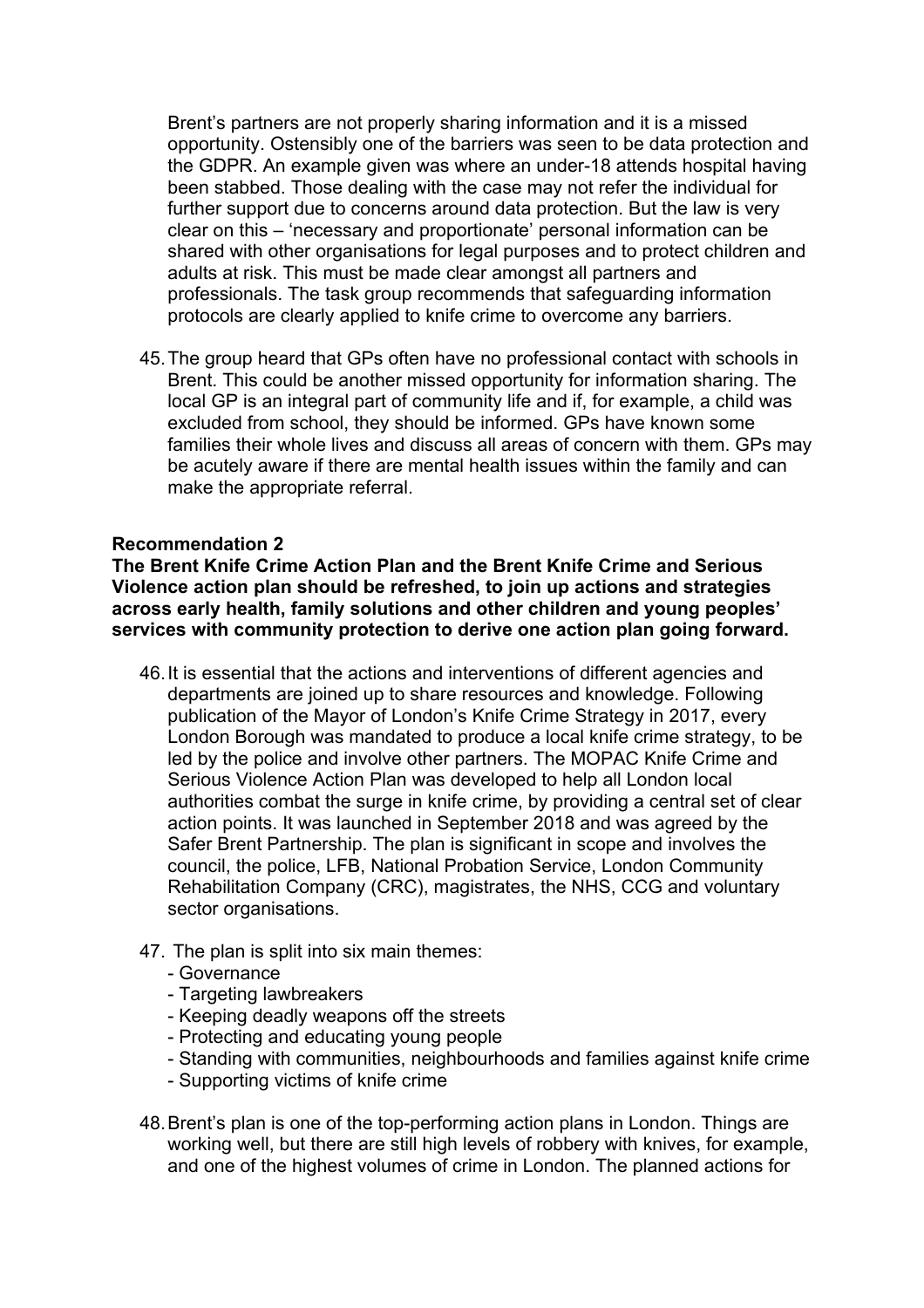2018/19 all achieved 'green' RAG status. This is commendable but also may suggest that more stretching targets are needed. The plan was reviewed further in May 2019 with additional heightened targets set for 2019/20, and again received good feedback from MOPAC for being an example of best practice.

49.There is also a Gangs and Knife Crime Action Plan contained within the council's 2018-21 Community Safety Strategy. The objectives identified here are:

i) identifying those affected by gangs or knife carriers and encouraging improved life choices through prevention and awareness, diversion or enforcement

ii) disrupting and dismantling criminal networks

iii) identifying, targeting and tackling violent crime linked to knives and/or gangs

- iv) reducing serious youth violence
- 50.Over the past 18 months there has been a reduction in knife crime achieved in Brent. This action plan is currently being reviewed and new targets are being set, as per good practice for annual monitoring.

#### **Recommendation 3**

**The council to support and encourage community projects that aim to prevent 'at risk' young people from being drawn into knife crime and are set up with measurable evaluation outcomes.**

- 51.As stipulated by the public health approach, prevention is paramount. Once young people are drawn into a life of violence, irreparable harm has been done. Assistance becomes more intensive and expensive than the preventative work at an earlier stage. However, traditionally crime and social services are more reactive. Identifying groups and individuals who are most at risk of being involved in violent crime is important, to focus limited resources on prevention.
- 52.Young people are often drawn into crime by their peers and older people who persuade them to make the wrong choices. Young people often look for respect and self-esteem in the wrong places. They may also often be promised a 'shortcut to success' i.e. told that they can make money and live a 'rock star' lifestyle by engaging in gang activities.
- 53.Being in a gang or group can bring perceived benefits to young people who feel disconnected or misunderstood, with no sense of security in their relationships with others. Gang membership can provide a sense of belonging – especially for those young people who feel least safe at home – and a promise of safety and security, even if that promise goes unfulfilled. Young people may finally have an adult male role model who takes an interest in them, stands by them and supports them.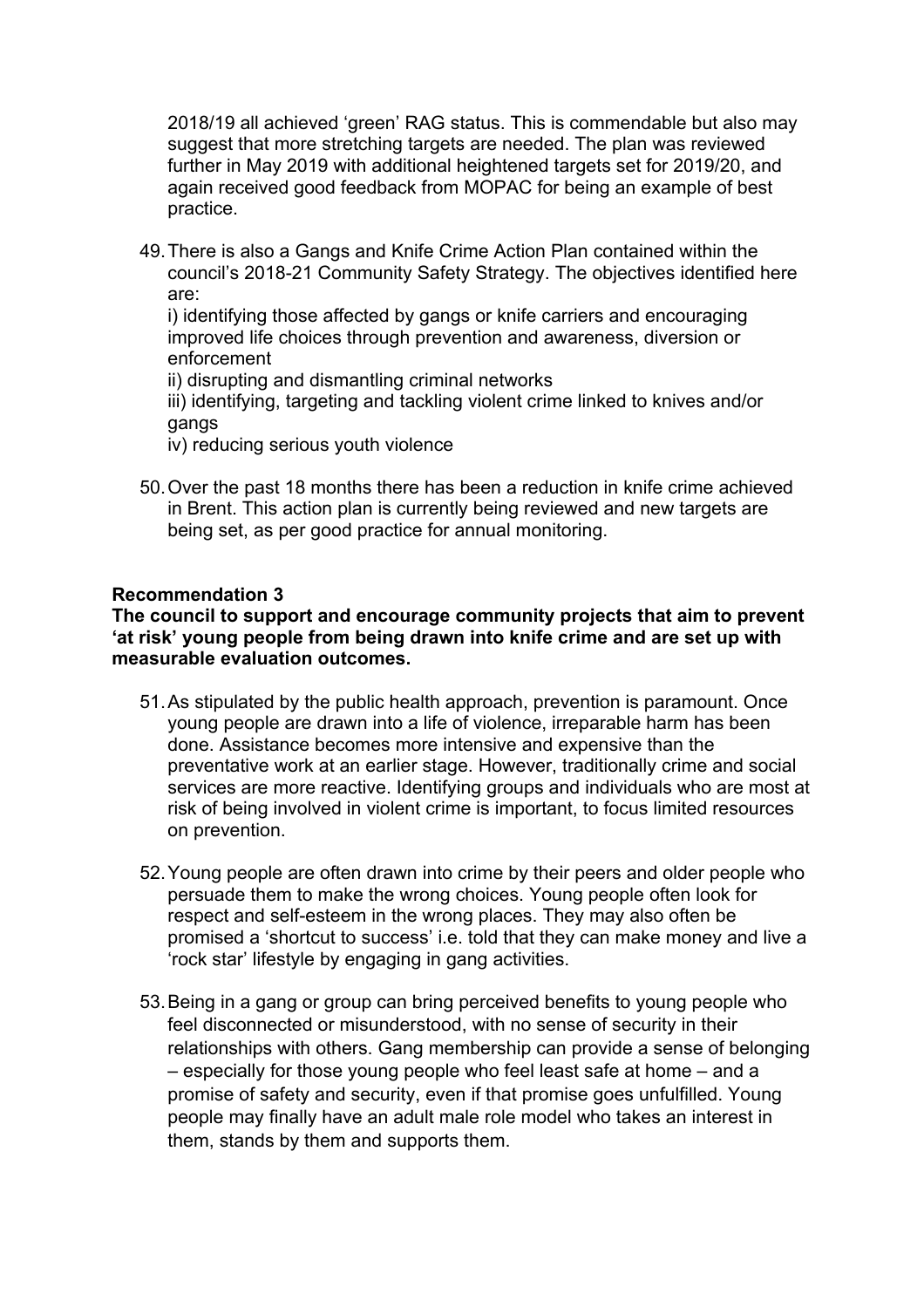- 54.The task group heard that one of the most effective methods of prevention is by direct engagement in effective and constructive alternatives. This isn't about providing supervision, but about engaging with young people to improve their lives. The task group made contact with an extensive number of projects, both local and nation-wide, which attempt to divert children who are at risk of being drawn into offending. The group also conducted several visits to see some of these first hand.
- 55. The United Borders project uses music as a 'pathway to engagement' and to enable young people to express themselves. United Borders travels across Brent in an old London bus, the upper deck of which has been converted into a music studio. The bus provides a safe space for young people to be creative and connect through music. The project has been credited with uniting formerly hostile members of rival gangs in Church Road and Stonebridge. When the project initially got started, the council gave United Borders a shortterm contract and funding for its cross-border initiative. Subsequently, founder Justin Finlayson – himself an ex-gang member – has had to source private funding. He has urged that gang activity has clear links with both government cuts and expulsions.
- 56.Onside is a national charity which focuses on building a network of state-ofthe-art youth zones, each providing young people with a safe environment and range of activities to get involved in seven days a week, fifty-two weeks a year. Youth zones are based in the areas where they can have the greatest impact. Their reports suggest that for every £1 spent on operating costs, £2.03 of social benefit is generated. There is currently no youth zone in Brent, though one was recently set-up in Barnet.
- 57.St Giles' Trust were commissioned to provide their Gangs Intervention Programme between 2017 and 2019 in Brent. The scheme looks to challenge and work with those involved in gangs to change their behaviour, while holding them to account to take responsibility for their actions. Individuals are encouraged to exit the gang lifestyle and stop carrying knives. Early intervention is provided to those identified as being on the periphery of gang offending. Educational programmes are offered to Brent schools to increase awareness of the consequences of joining a gang, and there is also a 'peer training' project offered to those who have successfully exited the gang lifestyle.
- 58.St Giles' caseworkers develop a support plan which is always agreed with the service user and is reviewed regularly. Caseworkers are reliant on referrals from local authority teams. There are two caseworkers in Brent, one of whom is a Brent resident – and this local knowledge is important. Caseworkers have advised that services users are tending to get younger, 16 rather than 18 years old. Kids from affluent backgrounds are being affected too, not just those from deprived areas.
- 59.The Young Brent Foundation (YBF) is committed to developing a diverse, vibrant youth voluntary sector in Brent. YBF was founded to bring together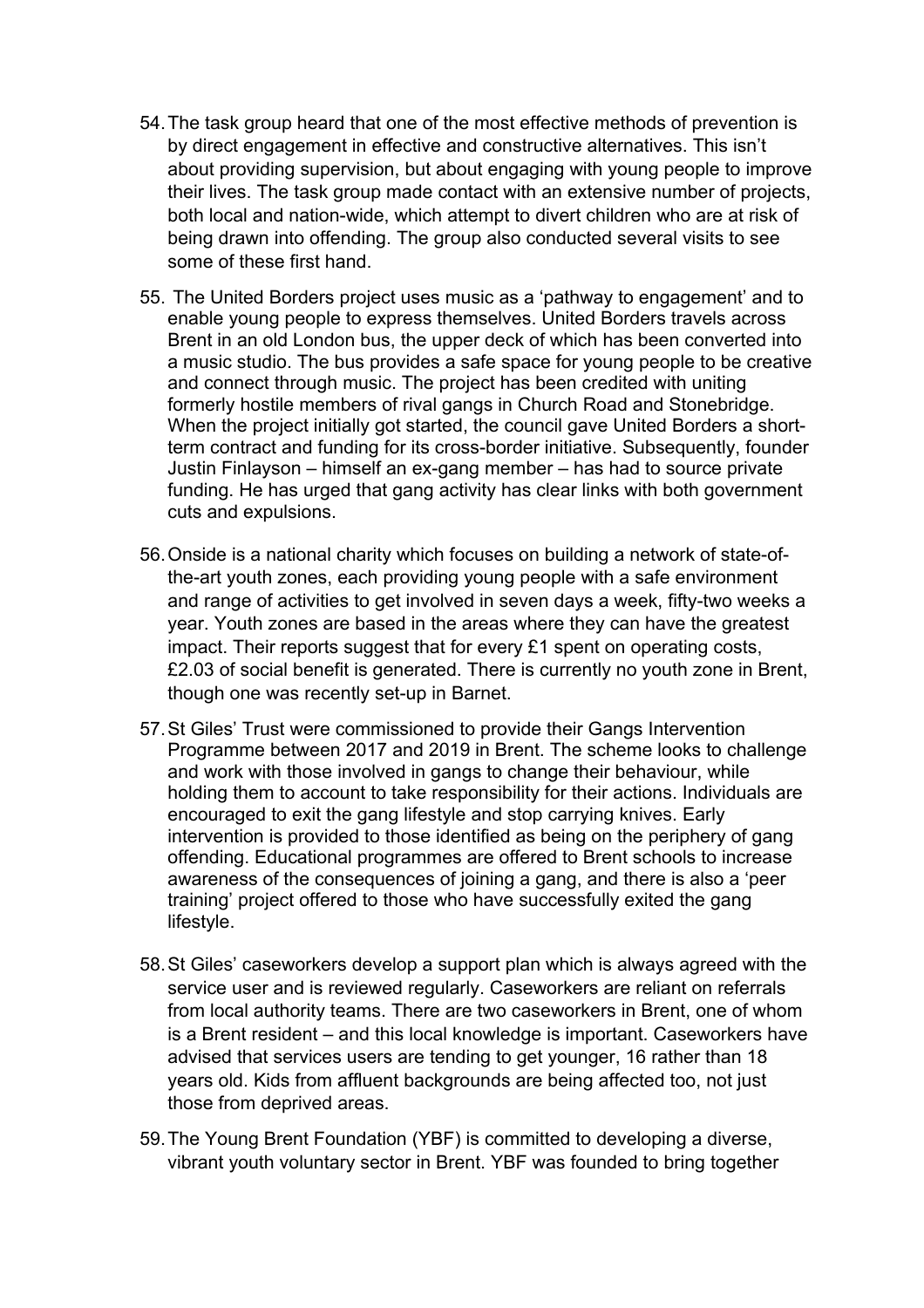small, local charities and community organisations that were faced with funding cuts and provide 'one voice' for them all.

- 60.There are still a significant number of small-scale organisations in Brent. Many of these will have similar aims, but be unaware of each other's existence. The council has a role to play, much like that of YBF, in bringing these organisations together.
- 61.The task group commends the work of all the community projects it made contact with. Whilst very different, the golden thread running through all of them is the desire to harness and nurture the creativity of young people.
- 62.The task group is keen to see all community projects thrive and deliver results for the people of Brent. However, the council is not able to support all voluntary organisations in the borough – there are simply too many of them. Programmes must therefore be evaluated to ensure that resources are provided to those that can have the greatest impact.
- 63.The task group is aware that £400k in savings has been identified from the changes to the Met Patrol Plus scheme. The group would suggest these funds could be re-deployed into youth community projects and crime prevention programmes.

# **Recommendation 4**

#### **A graphic and hard-hitting media project be funded, which involves exoffenders, role models and victims and focuses on knife crime's impact on individuals, families, and communities.**

- 64.It is important to get the message across to young people that violence, and knife crime in particular, can have devastating consequences. Even where knife injuries are not life-threatening they are often life-changing, leaving victims disabled or suffering from mental ill-health. A hard-hitting media campaign should be jointly promoted with partner agencies to drive forward this message.
- 65.The council's communications team have delivered a number of local campaigns and their experience in this regard will be invaluable. Past campaigns have included '#brentneedsyoualive' which was in response to a previous knife crime spike. This consisted of a press launch, a YouTube video, posters across the borough and video interviews with some of those affected by knife crime. The campaign attracted significant interest and had a wide reach.
- 66.According to MOPAC's Youth Voice Survey, young people have expressed a desire for more education about the consequences of knife crime. They stress this should include schools, the police, previous offenders and victims. (MOPAC, 2018).
- 67.It stands to reason that those with direct involvement in knife crime victims, perpetrators, ex-offenders – are best placed to deliver meaningful teaching on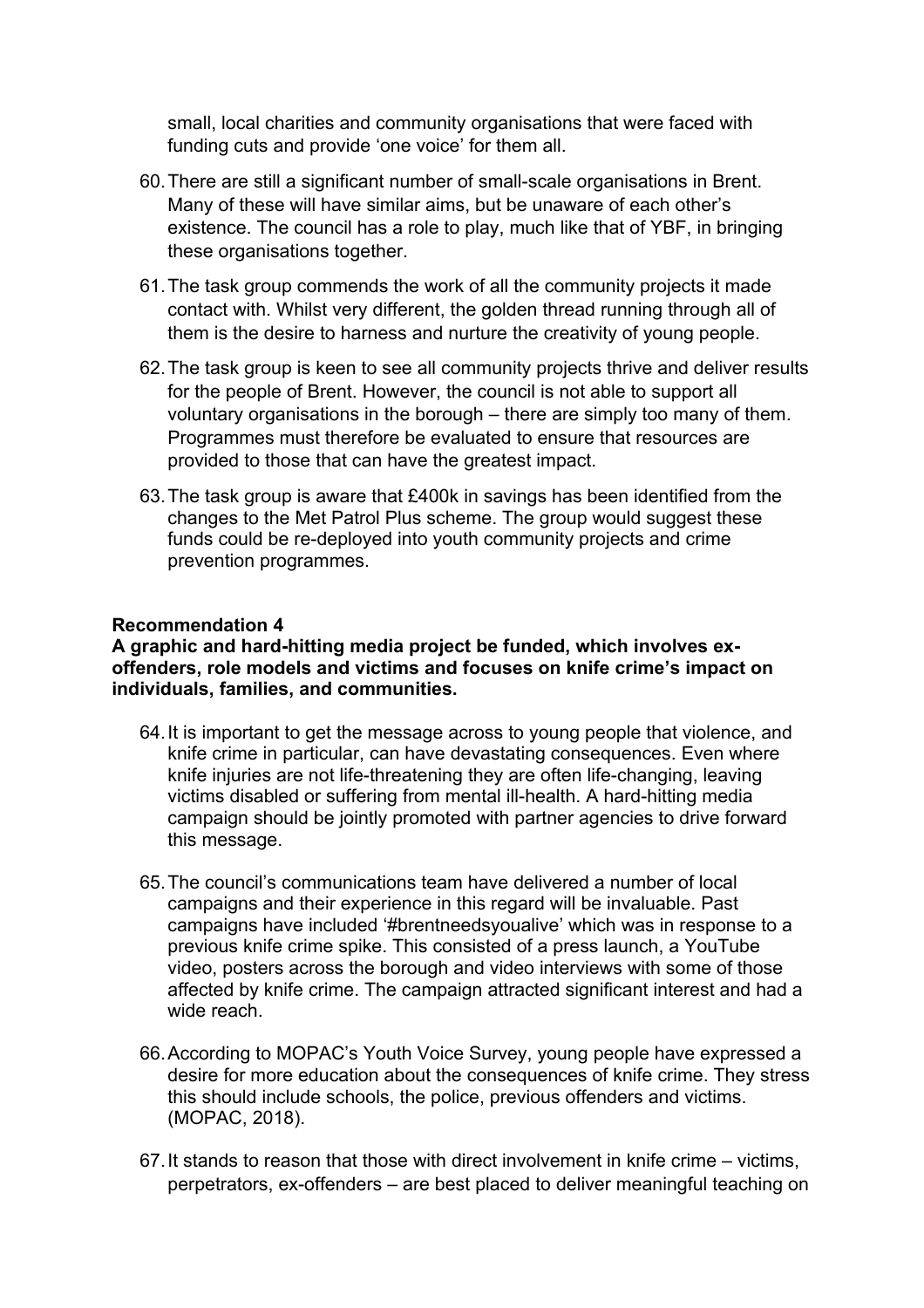the subject. These people could become positive role models in this campaign.

68.The task group met with several ex-offenders who had spent considerable time in prison, had turned their lives around and were paying back to communities by being exemplary role models. The best example of a role model may well be the reformed offender, someone who has learned a valuable lesson and is able to talk to young people on their level.

# **Recommendation 5**

#### **The MPS must improve relations with local communities. This may be achieved by providing a more visible presence in neighbourhoods and adopting a more empathetic method of stop and search.**

- 69.The task group met with a Chief Inspector from Neighbourhood Policing in Brent. It was acknowledged that some excellent work is being undertaken, especially in the context of well-documented issues of lack of funding and shrinking police numbers. More offenders are receiving custodial sentences and these are increasing in length. It was stated that communication between partners needed to be improved. Importantly, the group also heard that police training does not teach recruits how to speak and interview. In other words, they are not being taught how to be empathetic.
- 70.Research has documented that the stop-and-search process can cause a great deal of mistrust and resentment between young people and the police. It may be the manner in which stop-and-search is undertaken that is the problem – by nature, it is an intrusive process. Problems may also arise where the same individuals are targeted. Research has also shown that officers conducting the stop-and-search come across as overly aggressive. Where an individual is searched and nothing is found, this may create an atmosphere as the person being searched thinks *why have I been singled out?* The unintended consequence may be that these people feel yet more disaffected and are pushed further away.
- 71."Only half of people nationally held positive views about the police…lack of confidence builds a barrier that prevents young victims from seeking police help" (Youth Voice Survey, 2018). We need to build back trust and relationships. There needs to be more collaborative communication between young people and the police, who need to have more of a visible presence locally. They have expressed a desire to be more involved with local schools and this is something the council should help facilitate.
- 72.School Safety Officers are police officers who work in schools and are responsible for any issues involving fights, drugs, and gangs. They also provide education about drugs, alcohol and safety issues. Having a known Schools Safety Officer can benefit young people's feelings of safety at school, and in some cases improve wider opinions of the police (Youth Voice Survey, 2018).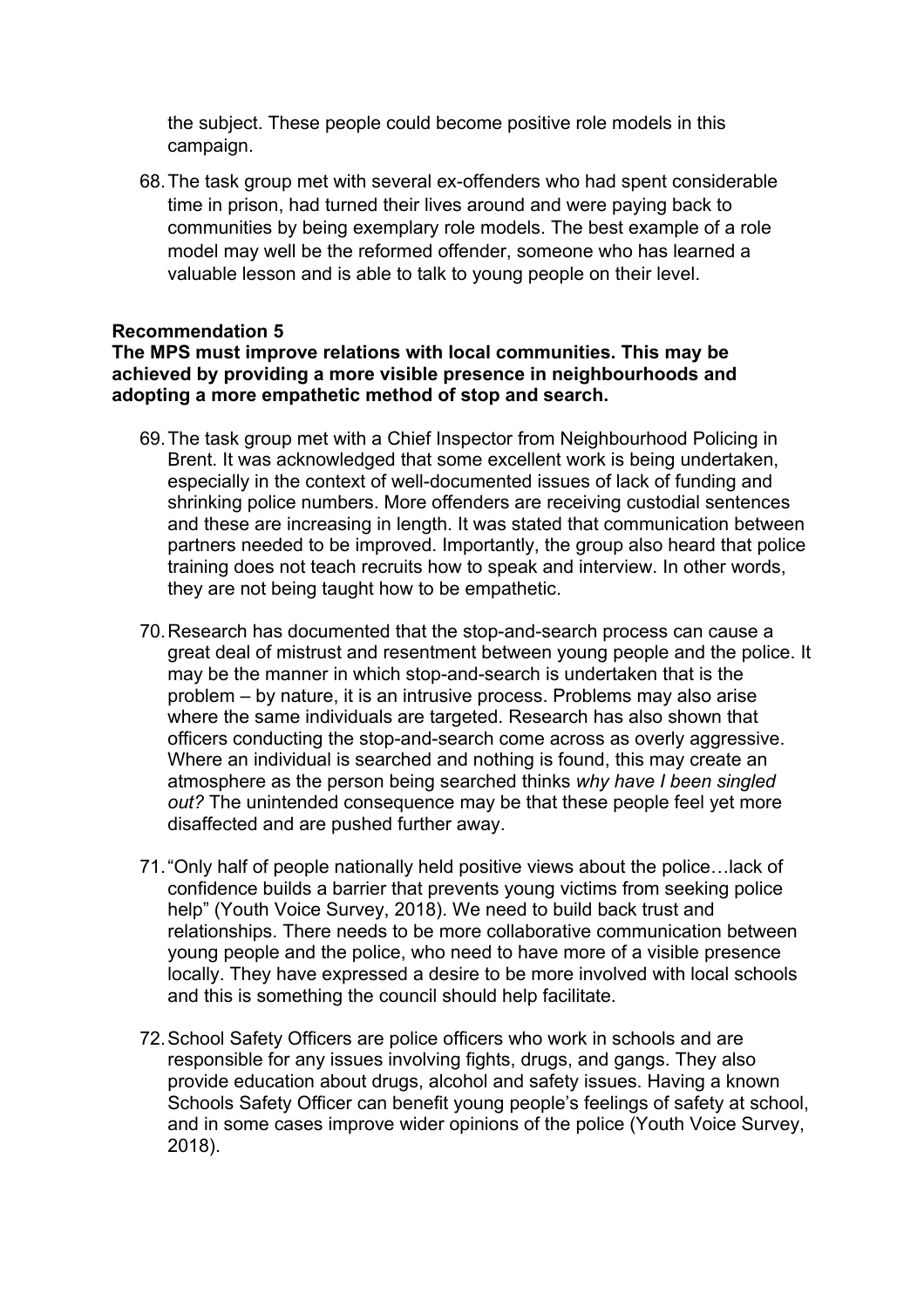# **Recommendation 6**

**Brent CCG to work with statutory partners (including the council) to enable the provision of more services at hospital A&E departments at the 'teachable moment', such as Redthread. Stakeholders in primary and tertiary care should be instructed in how to approach knife crime issues.**

- 73.Northwick Park is a major hospital in Brent and part of the London North West University Healthcare NHS Trust. They have seen admittance figures steadily increase in recent years, as well as increases in mental health problems and violent assaults.
- 74.In discussion with the task group, Northwick Park advised that actions such as spotting signs of trouble or vulnerability, and signposting patients to further sources of help, are 'alien' to their staff. There are many community services available which staff simply don't know about.
- 75."You can give a leaflet out, but will it have an effect? We haven't really worked out what to do and how best to engage (with young people)." Ultimately, Northwick believe they do a good job but also that they could do more. They can stitch up someone who has been stabbed but can't refer them on, so haven't been as helpful as they could have been. Partners must be able to help out. The council can use its influence here and be a facilitator. The police can instruct care workers on how to deal with knife crime issues. There could be a shared agreement of practice, with a key contact for each service.
- 76.The Redthread violence intervention programme runs in hospital emergency departments, in partnership with the major trauma network. Every year thousands of people come through hospital doors as victims of assault and exploitation. It is at this point of crisis that the Redthread youth workers use their unique position embedded in emergency departments to engage these young victims. This moment of vulnerability – 'the Teachable Moment' – when young people are out of their comfort zone, alienated from their peers, and often coming to terms with an injury, is a time of change. Many will question their own behaviour and the choices that led them to hospital, and with the help of a specialist youth worker they may pursue change that they haven't felt able to before. Redthread focuses on this, helping to disrupt the cycle of violence that can often lead to re-attendance and re-injury.
- 77.The task group has seen through research and heard first-hand that Redthread is doing excellent work across London. Almost half of those engaged by the service had reduced their involvement in crime (MOPAC, 2018). Northwick Park advised they would like to see Redthread have an enhanced, permanent base at the hospital but of course funding is a significant obstacle.
- 78.The task group advocates a push for more funding for services like Redthread but acknowledges that funding is a major issue – there is not an endless pot of money available. Therefore, it will be beneficial to ensure that we work best with what we already have, and this means helping stakeholders in primary and tertiary care become better-prepared in how to deal knife crime issues.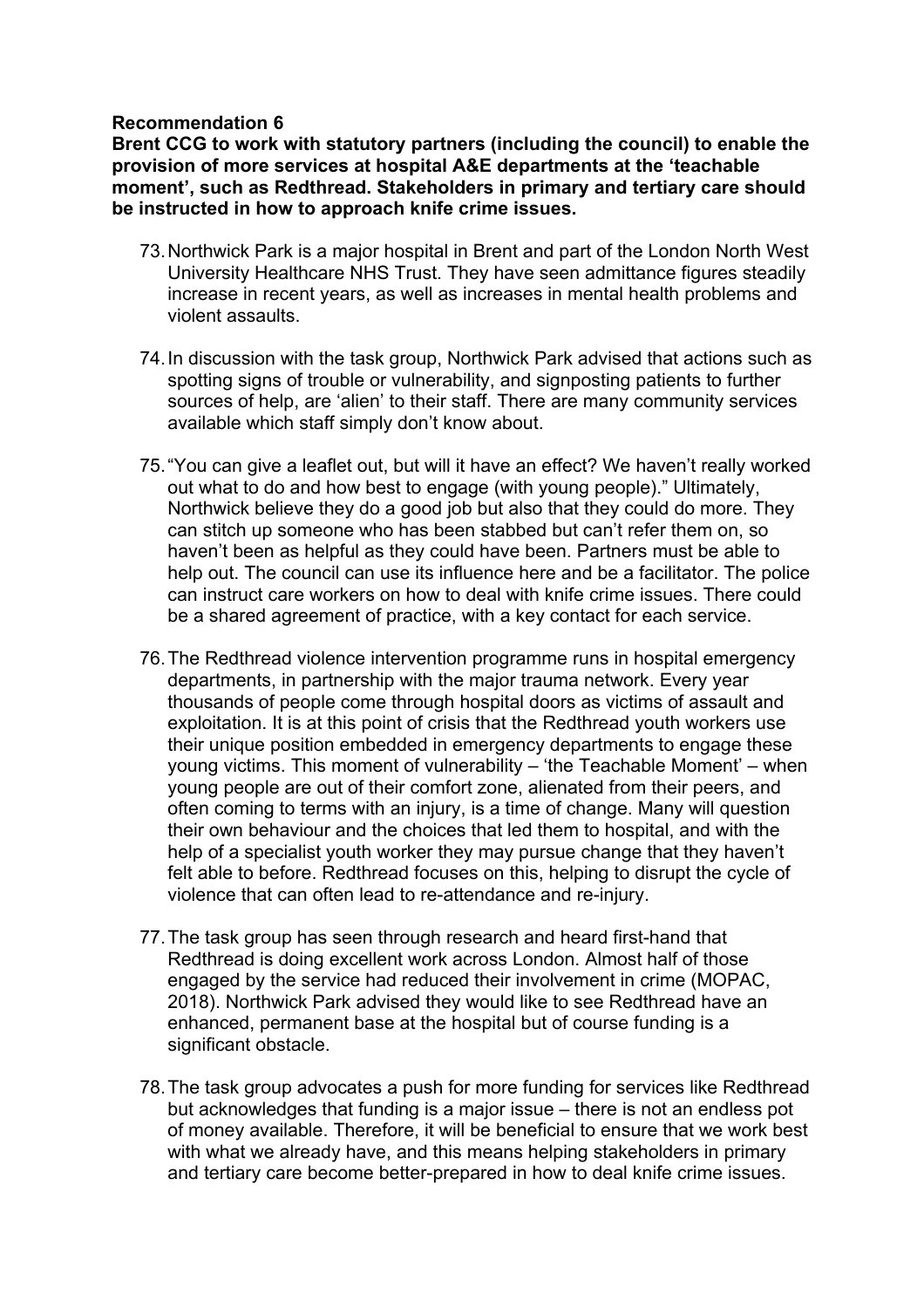The health service needs greater clarity on who can be contacted to provide one-on-one support to victims.

# **Recommendation 7**

**The council to support and encourage schools and other community organisations to make their facilities available for youth-focused activities after school hours and during holidays, to keep young people engaged in positive activities and deterred from crime.**

- 79.Schools have a pivotal role in both social education and prevention, as well as often finding themselves on the front line of dealing with youth violence and the problem of knives. School-based interventions are viewed as crucial, not least because this is where young people spend the majority of their time.
- 80.An interview was held with Newman Catholic College (NCC) a Brent secondary school. Surveys were undertaken in several others to analyse the different approaches taken within secondary schools in the borough.
- 81.NCC identified various approaches to keeping children safe, both before and after school. They stated that the time children were most vulnerable was after school between the hours of 3:30pm and 6:30pm, where parents or guardians are usually returning home from work. This time correlates with figures which show this is when a high proportion of knife crime incidences occur. It is the period between school and home where there is a lack of supervision. NCC has a rota for teachers to wait at bus stops within a 100 metre vicinity of the school and has other employees patrol the high street between the hours identified, to ensure that children get on the school buses safely.
- 82.Other measures taken by NCC include:

- Use of knife arches and wands to detect and prevent knives on school property

- Personal, Social, Health and Economic (PSHE) lessons to bring in exoffenders to dissuade young people from entering a life of crime (the Your Life, You Choose prevention programme)

- Reduction in external exclusions but use of internal exclusions to assist and support those children with challenging behaviour

- 'Safe Havens' within the Harlesden area, with the support of Brent Citizens, to assist children who fear for their safety. In the event of a dangerous situation they can use the area to be protected until the police arrive. (The Safe Haven programme in Brent is one of London's largest)

- Ensuring a good relationship with local police – so much so that a room is available on site for officers to work in if needed.

83.Enquiries were made as to whether NCC works with other schools to tackle knife crime. Whilst there is discussion amongst secondary school partners, there is no borough-wide school network to tackle weapons-based crime. At Head Teacher level this is not discussed in any detail. A view raised in the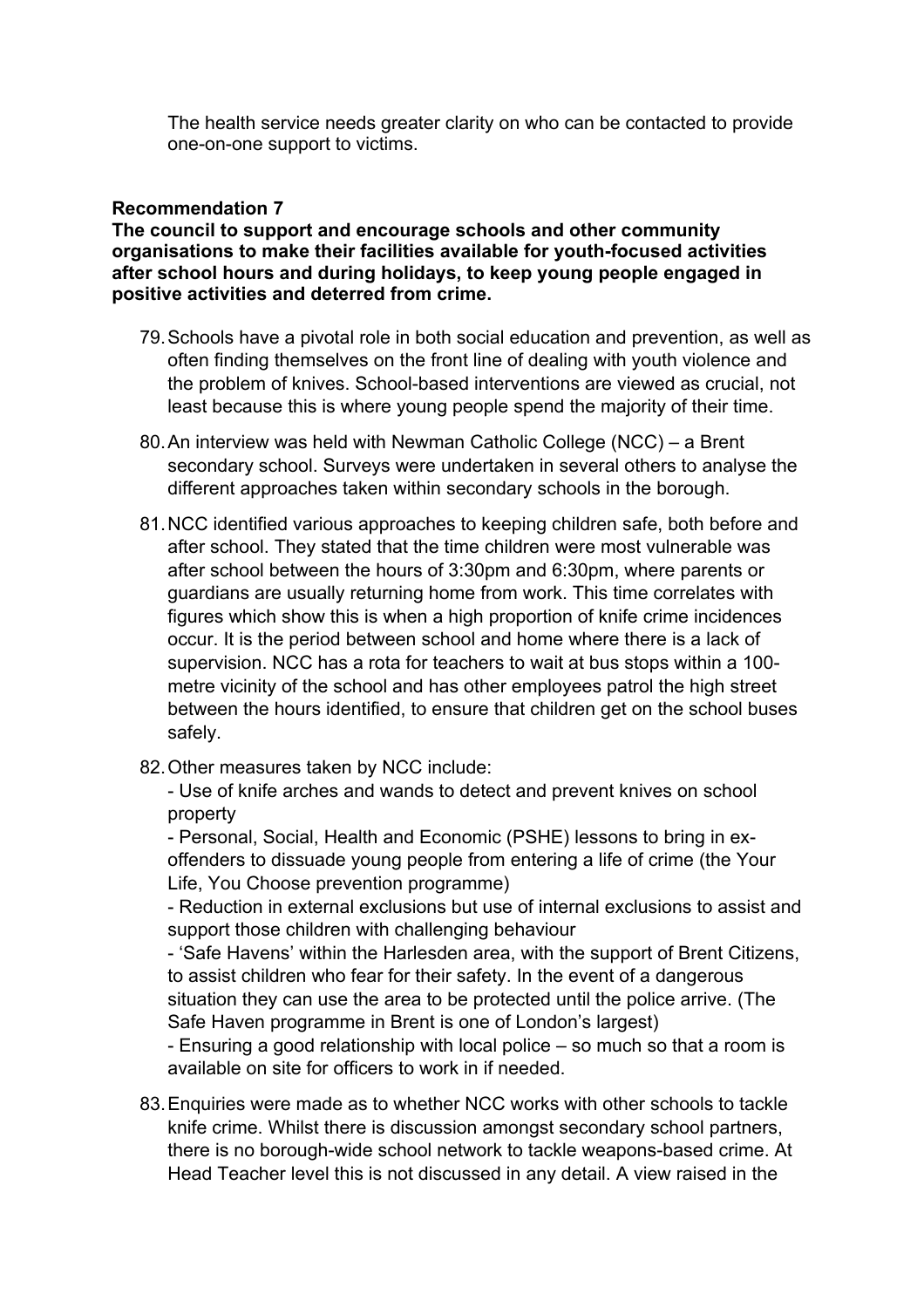interview was that having measures in place specifically to deal with knife crime may not make the school attractive for the parents of prospective students, hence some schools do not have knife arches or wands.

- 84.Seven questions were asked through the survey of schools, ranging from the extent of the problem (knife carrying) in the school and how they dealt with it, to what support was given to parents in helping to deal with the fact that their child was carrying a knife. Outcomes were varied. It was noticeable that some of the schools admitted that they did not have a strategy for dealing with this issue and in some cases did not communicate with the parent unless the child was to be excluded. Respondents were also asked for suggestions on what the council could do to tackle knife carrying. Several suggestions were made, including working in partnership with the police to implement curfews in problem areas; and holding a conference for parents and schools to talk specifically about the problem.
- 85.Some schools have discussed knife carrying with parents, who acknowledge that it is a problem of the wider society and that parents, schools, the local authority, the police and statutory agencies need to work together to stem the tide of children being caught up in criminal activity.
- 86.NCC were one of several participants to link the problem of knife crime with the distinct lack of community and youth centres in Brent, the result of 20 years of closures and loss of funding. Resources must and are starting to go back into these services, but in the meantime schools have excellent facilities that could be made available in the evenings or at weekends for youth-based activities.
- 87.After-school activities can play an important part in providing interests that engage young people and deter them from knife crime. There are issues to be explored here: Could schools remain open longer, e.g. at evenings and weekends? Could youth workers be deployed at schools to proactively engage with those who are 'at risk'?
- 88.There would naturally be costs to be met from schools keeping their facilities open. The prospect of the council part-funding these activities would need to be explored. Given that prevention is a shared goal, schools may be obligated to arrange reasonable hire rates for their spaces.
- 89.It is not enough to simply offer more activities; students must also be enticed to actually attend them.

# **Recommendation 8**

**The council to work with Brent primary and secondary schools, the Brent School Partnership (BSP) and the Safer Brent Partnership, to develop and implement a Schools Safety Charter.**

90.Evidence heard by the group revealed there is little in the way of inter-school networking and communication on issues relating to knife crime in Brent.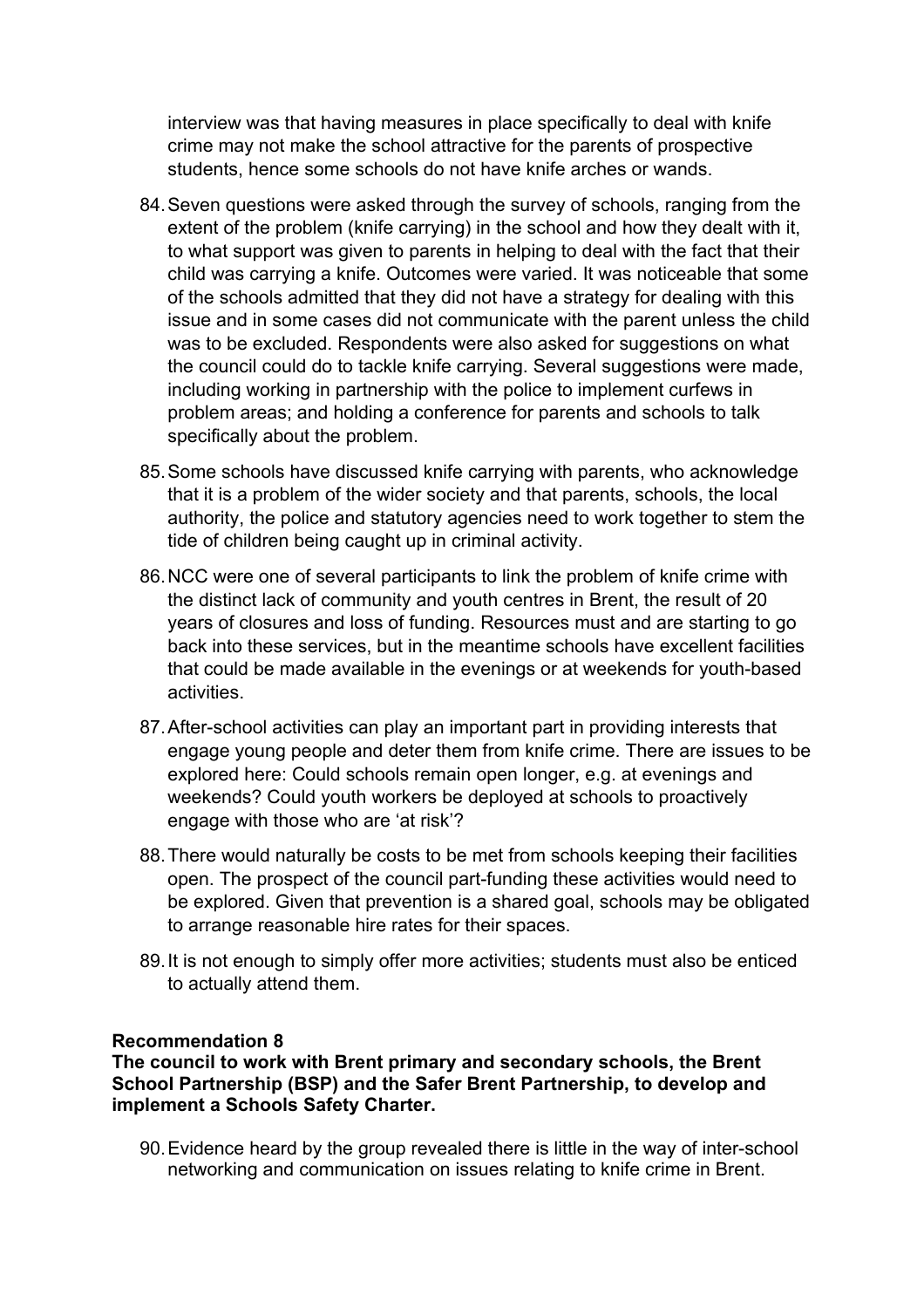Some institutions have introduced a range of measures to combat knife crime – archways, knife wands – whereas others have done nothing at all. In cases where a school has no measures in place, it was heard anecdotally this may be due to the stigma associated with knife crime and fears that any anti-knife measures implemented would negatively impact on the school (e.g. through a reduction in the number of places applied for). It may also be that the school doesn't perceive themselves as having a knife problem.

- 91.The lack of a borough-wide school network on knife crime is a significant oversight. The bottom line is that all schools should take direct, effective action against knife crime, regardless of their perceptions of the problem. There needs to be a united front and support should be available for children and parents.
- 92.One possible method to achieve this could be a Schools Safety Charter a document which the council could help create and coordinate; a proposal to be put to every school in the borough to be more collaborative in the fight against knife crime.
- 93.Essentially the document would set out what schools can be doing by way of a pro-active response to knife-carrying. The underlying message is that there is no stigma in putting measures in place which could save lives, and no stigma in being seen to take a stance against knife crime.
- 94.Getting all schools across the borough actively involved in a Schools Safety Charter represents a significant challenge, but one that should be met headon.
- 95.The task group learned of the correlation between knife crime and school exclusions. The link between school exclusions and the idea of the 'disconnected' youth was regularly mentioned. The task group strongly believes that school exclusions are not an appropriate means of dealing with knife crime issues. Exclusions are contrary to a public health approach; interventions and referrals must be preferable. There should be no exclusion of any young person who is being actively engaged by an organisation to address issues.
- 96.Suspensions (fixed-term exclusions) are on the rise in Brent. Repeated suspensions have been flagged as a concern by the Children's Commissioner as these children face the same risks as those who are permanently excluded, such as exploitation by criminal gangs.
- 97.It is not for this report to determine the exact make-up of a Schools Safety Charter – this would be a collaborative piece of work. It could be a model with clear targets and outcomes, something which sets out a clear approach to knife crime. It might be something that the school children themselves help to shape. This work could be linked to the media campaign as mentioned in Recommendation 4.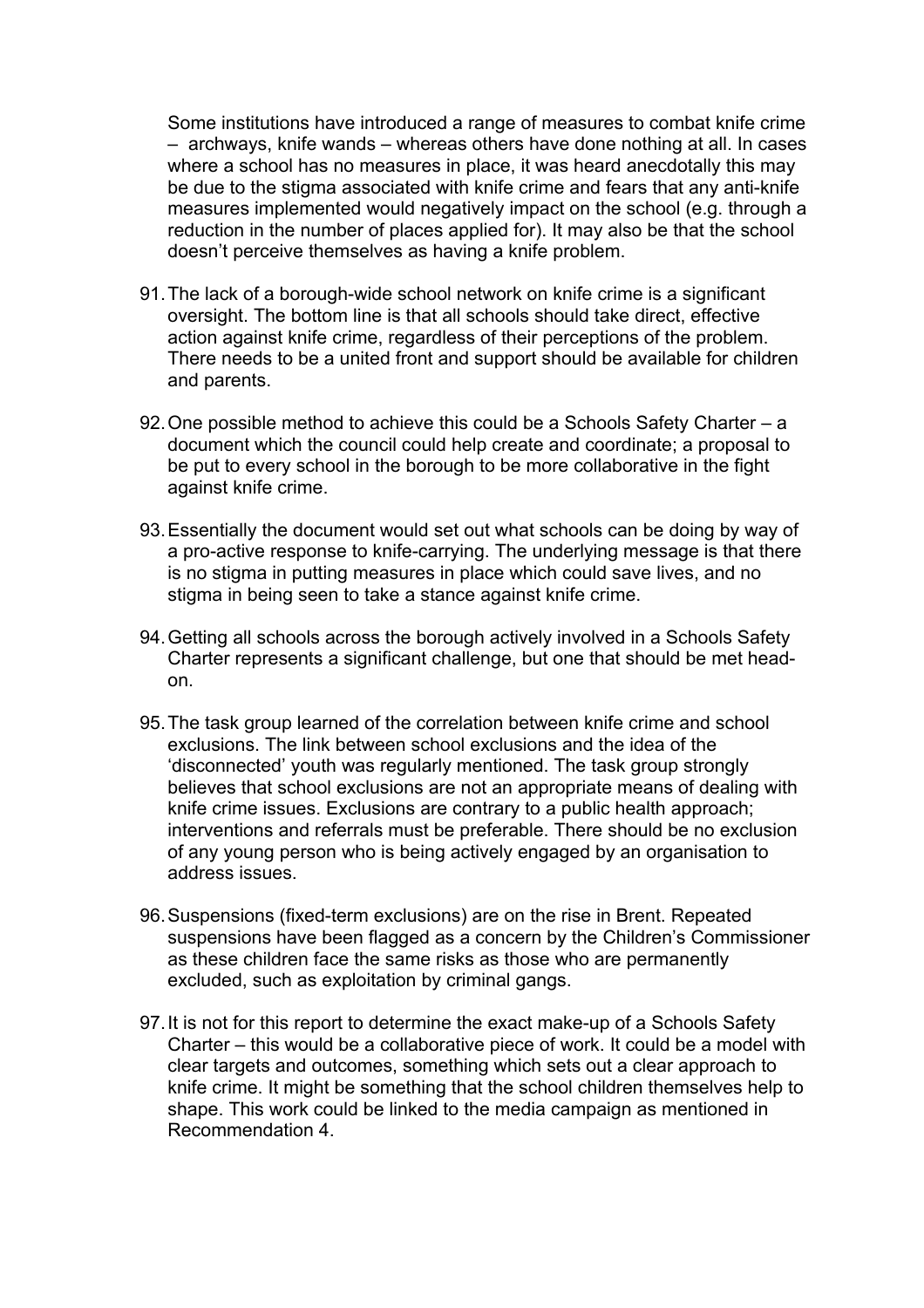# **Recommendation 9**

**The council must enhance the way it works with Brent youth offending services, London CRC and the National Probation Service in order to support offenders who can be rehabilitated, and continue to manage and assess risk.**

- 98.London Probation Services play a vital role in challenging offender behaviour and reducing reoffending. Given the rise in knife-related offending, probation services have developed new interventions, rolled out training and developed assessment toolkits around knife crime.
- 99.The Safer Streets programme was developed by the London CRC in collaboration with MOPAC. It is a targeted intervention for people who have been convicted of knife offences. It is delivered as part of a community order, suspended sentence or licence and is a combination of one-on-one and group session which aims to deliver positive changes in thinking and actions towards knife crime, thus reducing the likelihood of future offending.
- 100. Skills training is provided to staff to help them break down barriers and improve engagement with service users who do not feel safe on the street without a knife in their hand.

# **Recommendation 10**

**The council to facilitate more collaborative working between the voluntary and community sector (VCS) and religious organisations, to raise funds for projects and training and prevent knife crime.**

- 101. The task group heard from a range of voluntary and religious organisations and noted the good work being undertaken by them in the community. Religious institutions have an important presence in the borough and provide a wide range of activities and guidance for their members, often incorporating whole families, at important stages of their lives. All the institutions spoken to by the task group were passionate about helping local people. They were also all concerned about safety of their members and those of people living in their communities, in the context of knife crime.
- 102. Some institutions (predominantly Christian faith-based) are working together to launch a 'Street Pastors' initiative, which focuses on disenfranchised young people not in education, employment or training (NEET). The aim of the initiative is for the street pastor to listen, direct them to help and support them in all aspects of their lives until they became selfsufficient. Some of the street pastors are ideally placed to help, as they have had the same life experiences as some of the people they support.
- 103. Pastor Yinka (Brent Council of Churches) met with members of the task group. He felt that the help and support of street pastors would make a big impact in difficult areas such as Harlesden, Stonebridge and South Kilburn. Pastor Yinka suggested a database of support services, which street pastors could have access to – and be included on – so that the appropriate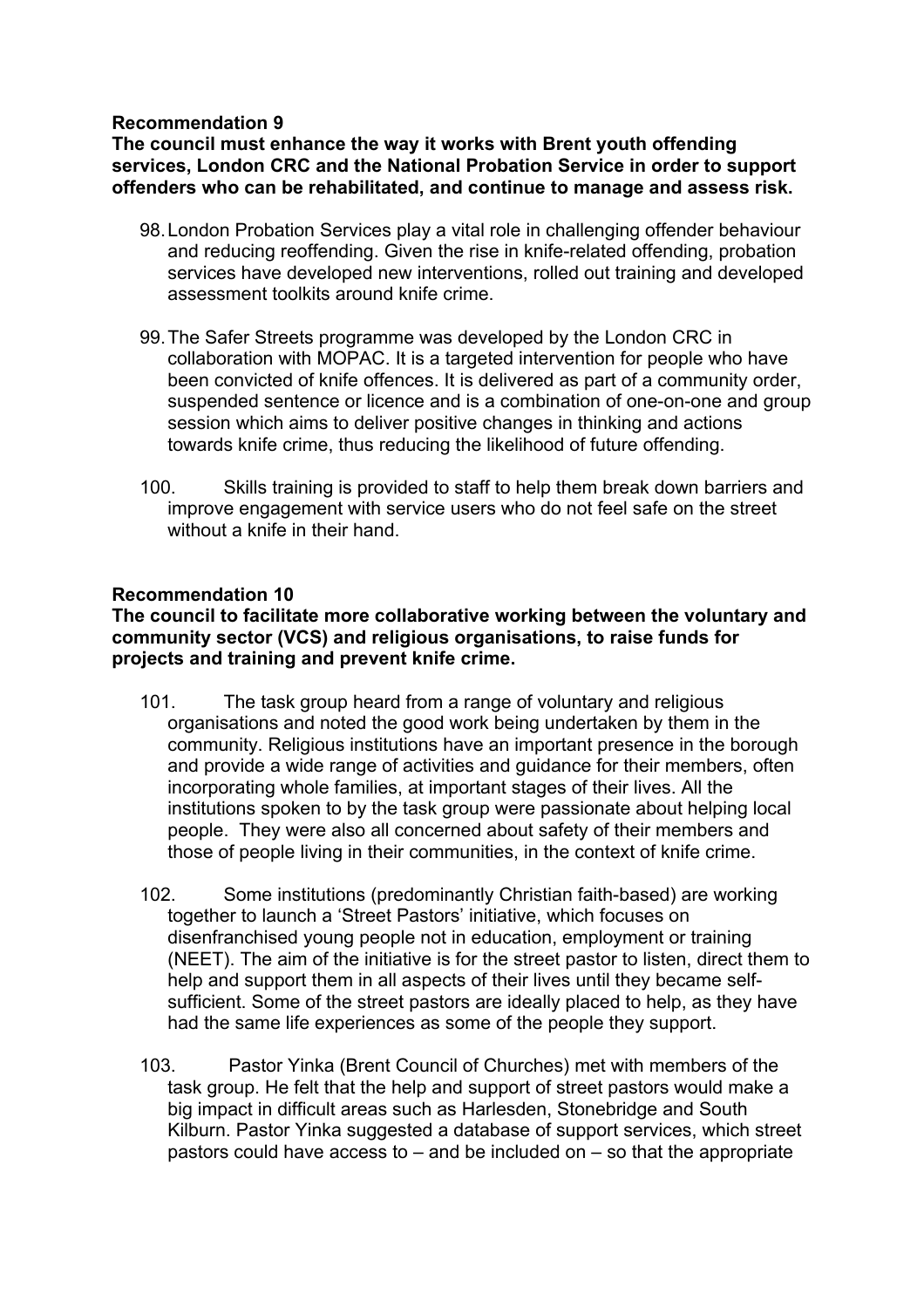referrals can be made if necessary. The street pastors are also looking to implement 'Safe Spaces' in at least five areas of the borough.

- 104. More can be done to make full use of this community work, especially as this can aid prevention at grassroots level. Enhanced communication and collaboration between organisations working on knife crime would minimise duplication, have greater impact on reducing violence and enable more effective fundraising. The council is well placed to act, as it can help signpost to sources of funding and training, such as through CVS Brent.
- 105. The task group proposes that street pastors are supported to receive safeguarding training, and to find and implement 'Safe Spaces' which can be used to meet with vulnerable people.

# **Recommendation 11**

**The council to make representations to Government to put guidance in place on the handling of housing needs cases for those at risk of violence (through gangs/ county lines) and reconsider the threshold at which someone who is deemed to be at sufficient risk gets re-housing support.**

- 106. The task group met with the Pan-London Housing Reciprocal, a London-wide programme covering councils and Registered Providers, which is available for any household in social housing at risk of violence, or in vulnerability, who need to move borough. This includes people threatened with gang violence and exploitation, and also cases of domestic violence.
- 107. Brent is a part of this programme, and has made 13 referrals to it. However, the only successful moves have been domestic violence cases. There are difficulties in gang-related referrals, reflecting the complex nature of the cases.
- 108. The group has heard of considerable issues in identifying whether someone is at 'imminent risk', and of meeting the requirements to show the level of risk. There are fundamental issues with the way in which housing needs cases are reviewed. Clarity is needed. The group asks that the Cabinet Member for Housing writes to Government, urging them to consider putting some guidance in place. In the absence of such a move, the council should develop its own set of guidance in this area.
- 109. The task group believes that housing circumstances must be recognised as a key part of the public health approach. The housing setting in which people are placed can have an effect on the likelihood of them committing and being a victim of crime.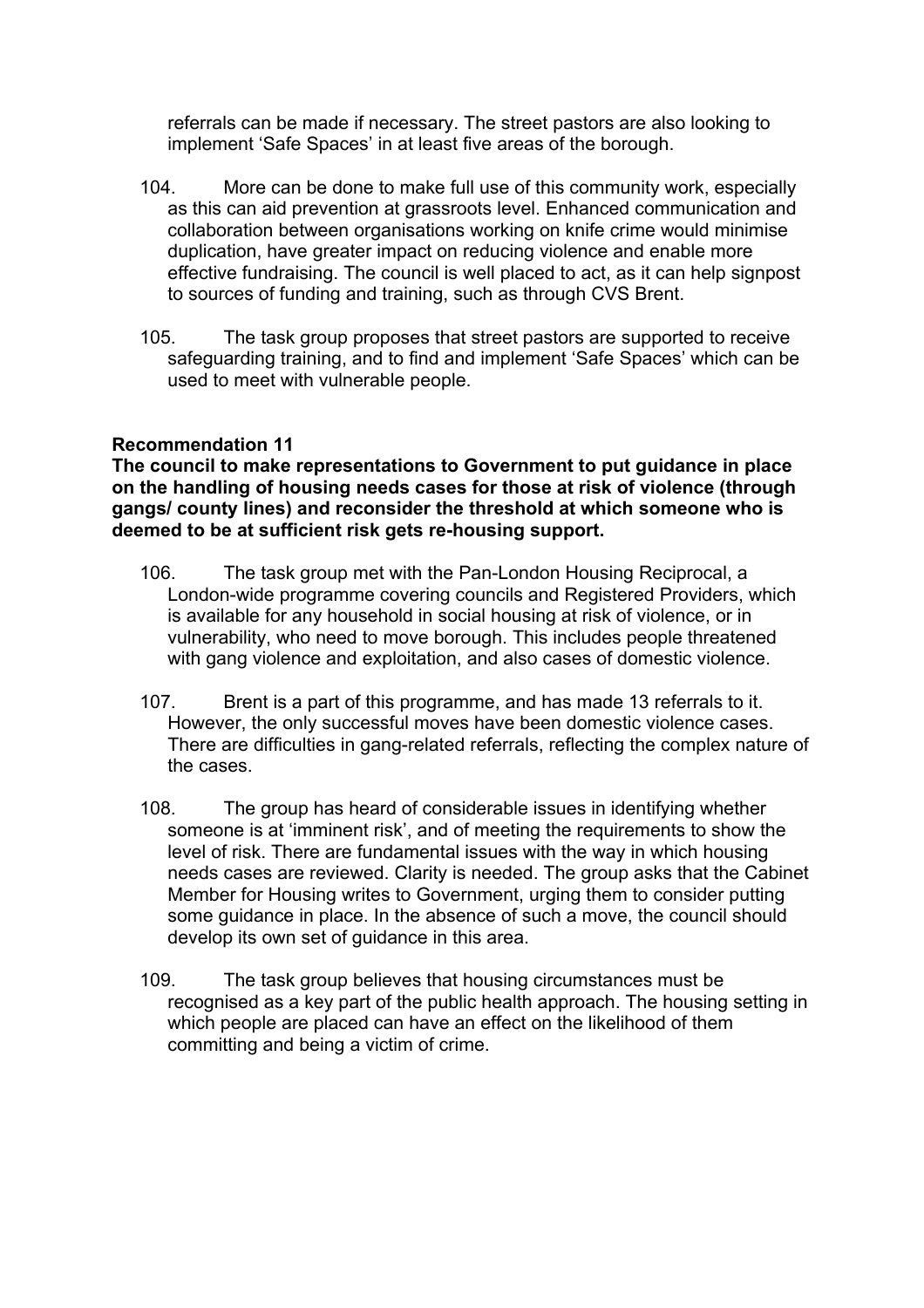# **Recommendation 12**

**The council to make representations to the GLA/ Mayor's Office for Policing and Crime/ Violence Reduction Unit advising that the county lines programme is running at full capacity with an increasing unmet need. More intensive, longer-term funding needs to be provided.**

# County lines

- 110. "County lines" criminal exploitation occurs where gangs and organised crime networks groom and exploit children and young people to sell drugs. Young people travel across counties and use dedicated mobile phone 'lines' to supply drugs. The task group heard that violence and knife-carrying are synonymous with county lines exploitation.
- 111. Young people are groomed with promises of money, friendship and status. Once they've been drawn in they are controlled using threats and violence, leaving them living in fear and trapped in criminal exploitation.
- 112. Tackling county lines and the supply gangs responsible for high levels of violence, exploitation and abuse of vulnerable adults and children, is a priority for the police locally and nationally. Law enforcement has been stepping up its response, working to identify and take effective action in areas of the country with the most significant problems. However, the task group has heard that the county lines programme is running at full capacity with an increasing unmet need.

# **Recommendation 13**

**The council further explore bids for external funding for innovative council and VCS projects, to tackle the risks associated with young people becoming involved in crime.**

113. The task group is also recommending that the council and partners step up work on submitting bids for funding to the Home Office, MOPAC and other external agencies to fund targeted prevention programmes. Funding may be available from a range of different pots according to the voluntary sector grants programme, including some that are less obvious like the Community Infrastructure Levy (CIL). There should also be consideration of the 400k from the Met Patrol Plus scheme and the 500k pledged from MHCLG.

# Other findings

114. The task group recognised that a significant step in tackling knife crime would be to convene a conference of all the partners, to share knowledge and experience, raise awareness, encourage collaborative working and attract funding. This was one of the group's initial recommendations, before it emerged that a conference called Build a Safer Brent for Young People, had already been arranged with Brent partners for 22 July 2019. Initial feedback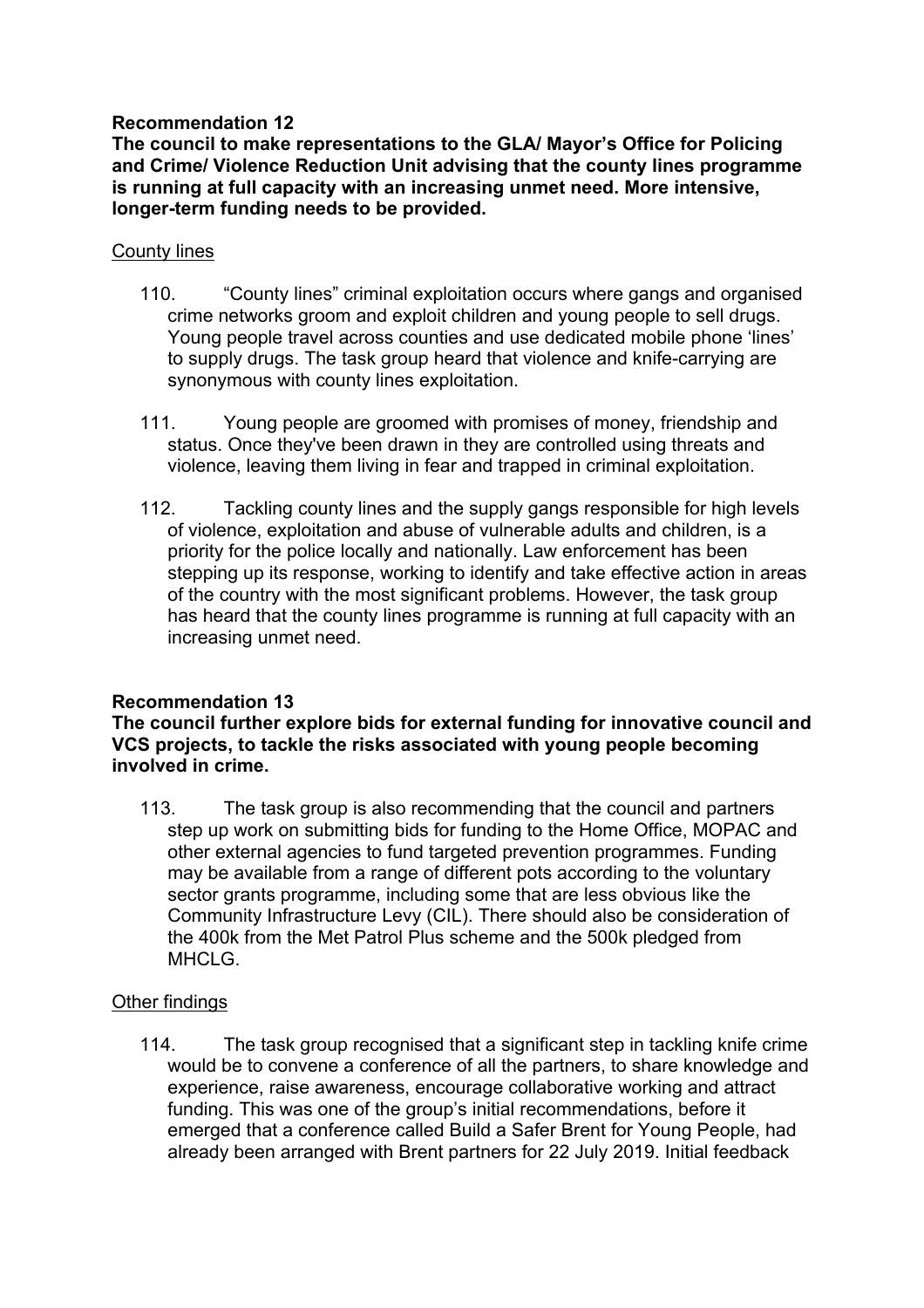received from this event was very positive. There will not be another conference planned, at least for the remainder of the municipal year.

- 115. The London Crime Poll asked respondents "Which of the following agencies do you think are most important in tackling the problem of gangs and violence"? 40% of respondents chose 'parents and families'; this was a more popular answer than 'police', 'school', and 'youth organisations' (CSJ 2018). It is crucial for parents, families and communities to take on more responsibility in terms of getting involved in knife crime prevention. But often parents struggle to have an impact with their children, and poor parenting practice may exacerbate things. More must be done to support them – such as an offer of training in parenting skills. There is much that can be achieved, working together with the support of local partners.
- 116. Just prior to the closure of the task group it was noted that there is increasing evidence and instances of girls and young women becoming involved in county lines operations, due in part to the perception that they are less likely to be stopped by the police. This matter must be looked at urgently.

# **Appendix A – Participants**

The task group would like to thank all those who have taken part in the discussion, contributed evidence to the inquiry, and allowed us to come and see some of their programmes in action. Thank you to all of the expert witnesses who have given their time and contributed their valuable expertise.

- 1. Dr Ethie Kong, GP and ex-Chair Brent CCG
- 2. Dr M C Patel, Chair Brent CCG
- 3. Otis Roberts, Hanson Roberts Foundation
- 4. Dominic Smallwood, PLIAS
- 5. Lincoln Beswick, ex-councillor and prominent in the West Indian community
- 6. Lorraine Knight, London Community Rehabilitation Company
- 7. Robert Banton, DJ, Beat FM Radio
- 8. Ace Ruele, ex-offender
- 9. Donald Palmer, Reach Society
- 10. Dr Pastor Noel & Mrs Siam Noel, counsellor
- 11. Jasmine Dale, The Brent Factor
- 12. Dr Angela Herbert MBE, Chair Violent Crime Prevention Board and BIAG
- 13. Tahmid Islam, London Citizens UK
- 14. Cllr Luke Patterson, Assistant Head Teacher
- 15. Cllr Tom Miller, Cabinet Member for Community Safety
- 16. Sandra White, Young Brent Foundation
- 17. Steve Bending, VRU, GLA
- 18. Cllr Harbi Farah, Cabinet Member for Adult Social Services and Chair HWB
- 19. Cllr Mili Patel, Cabinet Member for Early Intervention and Children Services
- 20. Justin Finlayson, United Borders
- 21. Pastor Yinka, Street Pastors and member BIAG
- 22. Cllr Ernest Ezeajughi, Mayor with interest in knife crime
- 23. Karina Wane, Head of Community Protection, Brent Council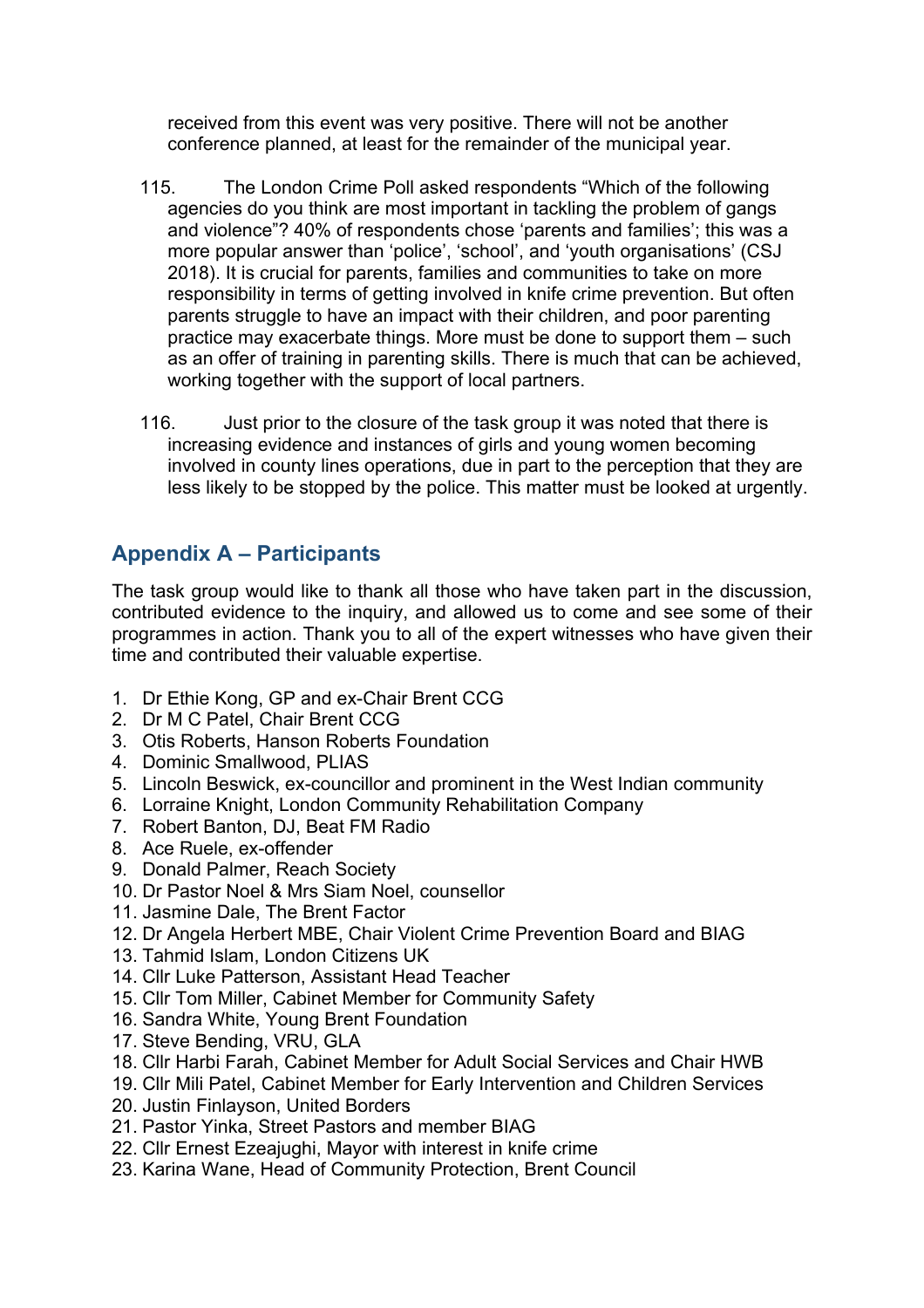- 24. Desmond Edward, Safer London
- 25. Esther Sample, Pan-London Housing Reciprocal Programme
- 26. Ark Academy
- 27. Danny Coyle and Susan Grace, Newman Catholic College
- 28. Jamie Masraff, Onside Youth Zones
- 29. David Evans, St. Giles Trust
- 30. Troy Francis, Brent Emergency Housing Unit
- 31. Patricia Wharton, Drop the Blade
- 32. Cllr Margaret McLennan, Deputy Leader Brent Council
- 33. Tara Benham, Communications Account Manager, Brent Council
- 34. Roy Croasdaile, College of North West London
- 35. Lauren Fraser, Consultant A&E, Northwick Park Hospital
- 36. Brent Youth Parliament
- 37. CI Adrian Needley, Met Police Brent
- 38. Carolyn Downs, Chief Executive, Brent Council
- 39. Cllr Tariq Dar, Pakistan Welfare Centre and Mosque
- 40. Melanie Smith, Director Public Health Brent Council
- 41. Helena O'Connell and Tariq, Westminster Drug Project
- 42. Cllr Muhammed Butt, Leader Brent Council
- 43. Pascoe Sawyers, Strategy and Partnerships Manager, Brent Council

# **Appendix B – Terms of reference**

# KNIFE CRIME IN BRENT MEMBERS TASK GROUP TERMS OF REFERENCE

#### **CONTEXT**

In London, the total number of offences involving knife crime has increased by 4%, and in the last year in Brent, it increased by 18% to 755 knife crime offences. This was the 3rd highest level of knife crime of the 32 London boroughs.

Knife crime is not only an offence; it impacts on the health of victims, and their families and peers. The cost to the NHS of each stabbing is upwards of £7,200.

Violence acts like an epidemic disease, and can be tackled using a multi-agency public health approach. This involves treating violence as a preventable public health issue, using data and analysis to identify causes and focusing on prevention through multi-agency systemic approaches.

In Brent there are a number of interventions already in place for older children and teenagers, while early intervention programmes for younger children are currently being developed.

#### **OBJECTIVES**

The aim of the task group is gain a better understanding of knife crime in Brent and how interventions can reduce knife crime, and which ones will work locally. With this knowledge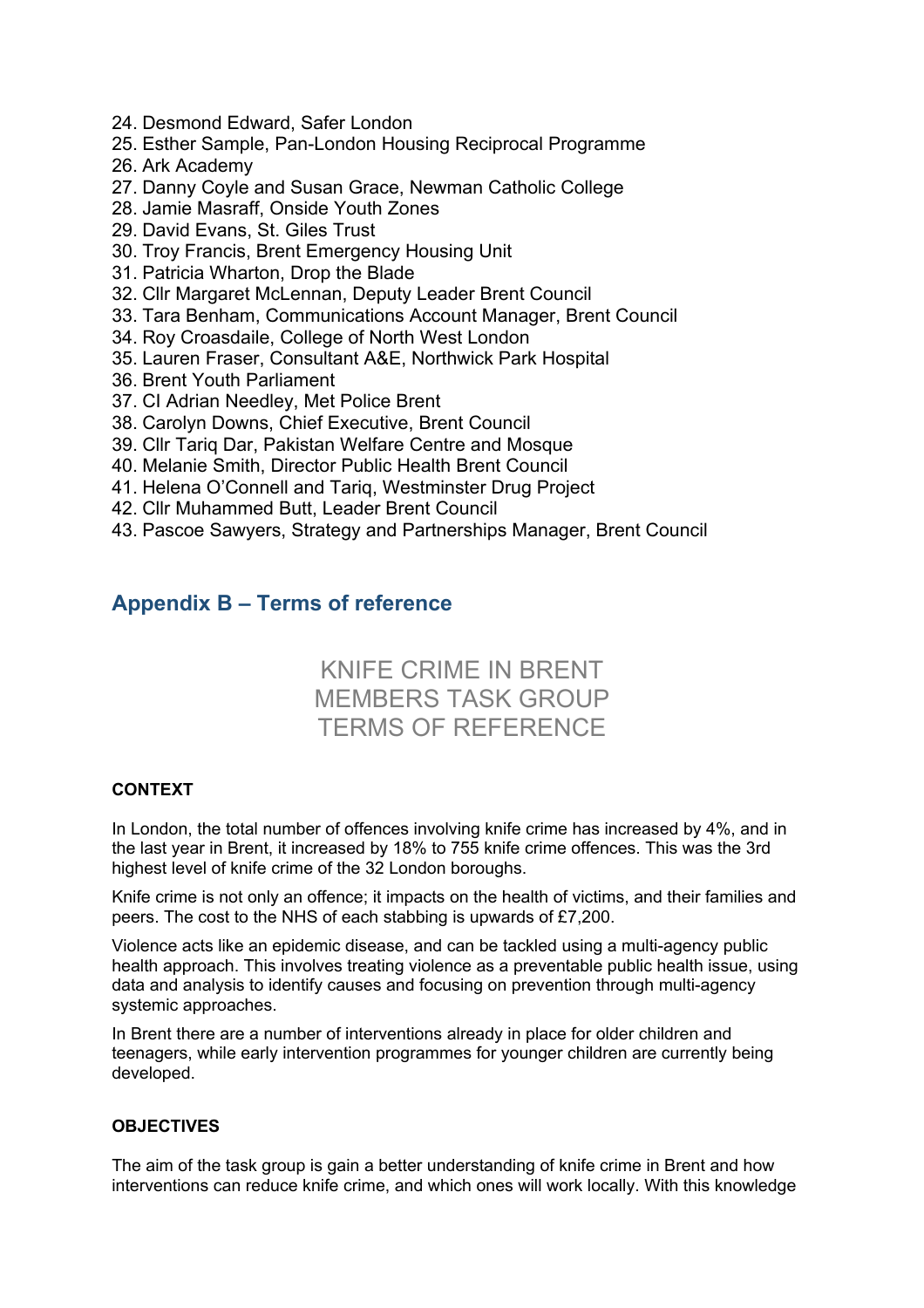the task group can make recommendations that will help in reducing rates and mitigate negative impacts on Brent residents.

According to the constitution and the 2006 Police and Justice Act the group can make recommendations to the Community Safety Partnership through Full Council when discharging their duties as the Crime and Disorder Committee.

#### **The task group will:**

- Review the links between knife crime and gangs in Brent
- Review partnership working arrangements
- Review what can be done locally to complement the wider London public health approach, including:
	- o The use of RedThread and other violence interrupter schemes
	- o Street based interventions
	- o Education and employment opportunities for ex-offenders
	- o Using education for nurturing children to prevent crime
	- o Early intervention schemes for different ages, including younger children

### **GOVERNANCE AND ACCOUNTABILITY**

The task group will report to the Resources and Public Realm Scrutiny Committee, and keep other relevant committees informed as appropriate.

There should be at least three members present at each meeting. The task group will meet once a month, from January 2019, until the final report is presented at the April scrutiny meeting.

#### **MEMBERSHIP**

- 1. Cllr. Sandra Kabir (Chair)
- 2. Cllr. Erica Gbajumo
- 3. Cllr. Robert Johnson
- 4. Cllr. Elliot Chappell
- 5. Cllr. Thomas Stephens
- 6. Cllr. Liz Dixon

Richard Harrington – Senior Policy and Scrutiny Officer

#### **Other key stakeholders would be invited as appropriate which will include:**

- 1. Representative from the MET
- 2. Representative from the CCG
- 3. Representative from the LNWH
- 4. Representative from St Giles